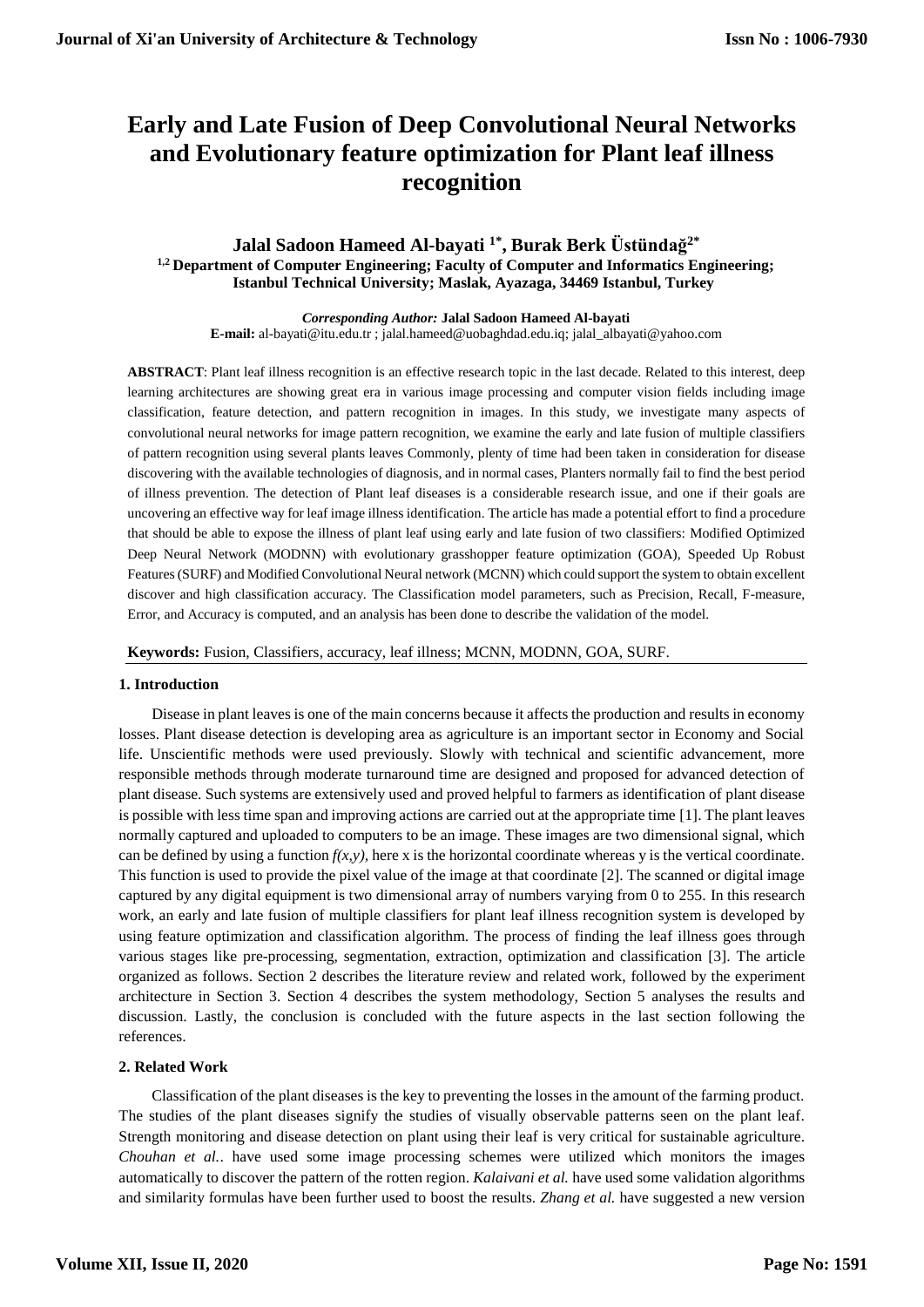of segmentation based on a hybrid clustering. The model approach additionally directed through the segmentation to speed up the convergence of the expectation maximization algorithm. The experimental analysis have shown that the approach is effective*. Salazar-Reque et al.* have suggested also a novel crop protection scheme in the farming activity. On the other hand, the scheme was a time-consuming. The model have utilized the Simple Linear Iterative Clustering to differentiate the same regions as called superpixels.By using the artificial neural networks, they trained the model. The Model consisted of the properties of color pixels from the superpixels regions for the classification as healthy or not healthy. *Golhani et al.* have proposed a advanced approach appears to be an efficient machine learning model to detect the illness using the Spectral Disease Index. *Liu Bin et al.* have built a new structure based on AlexNet's convolutional neural network to detect apple leaf illness was created. The study demonstrated that the proposed deep neural network model provides a better solution for disease control of apple leaf disease. *Sladojevic et al.* have created a database with deep convolutional network to recognize 13 different types of plant illness out of healthy leaves. *Mohanty et al.* used a public data of PlantVillage of more than 50,000 images of broken and healthy plant leaves. *Zhang Chuanlei et al*. have presented an image processing scheme for an apple leaf disease identification using Support Victor Machine classifier. The model has presented 90% classification accuracy on apple leaves and has shown that the model is quality and practical.

# **3. Experiment Architecture**

This section briefs the proposed work. Figure 1 represents the framework for Early and Late fusion of using Convolutional Neural Networks and Neural Networks with evolutionary feature optimization and feature extraction for the Plant Illness Recognition Fusion System (PIRFS). The PIRFS uses two classifiers: the first one is four models of Convolutional Neural Networks (AlexNet, GoogleNet,Resnet, and Inception), the second classifier is the SURF external feature extraction method, which supports the reduction of recognition complexity with highest accuracy performance, besides, the system is using Image Intensity Control approach to adjust the image enhancement, for the optimization of extracted features, evolutionary Grasshopper Optimization Algorithm (GOA) is utilized as feature optimization. Training, Testing, and validation of datasets are classified using the early fusion and late fusion of Convolutional Neural Network and Grasshopper optimization of Deep Neural Network, the framework of the system is given in Figure 3.

The system architecture starts with uploading the images into the system as data acquisition stage, then pre-processing using color intensity functions, and segmentation using K-means algorithm with morphological operations, the output images are processed through two classifiers, the training sets are passed through early fusion stage for the classification, or passed through late fusion by simple fusion formula. Finally, the recognized matching performance results are obtained via performance confusion matrix.

In general, The Stages of CNN architecture are given as:

- *i. Convolution Layers – the kernel:* the convolution layer can carry an input data image, select the learnable weights and biases to multiple patterns inside the image and can distinguish an object from the other. The pre-processing needed in a CNN is much lower as compared to many classification methods. The learnable layers assist to carry out the required feature datasets. Each layer is utilized to the pixel values of the plant leaf image. The CNN layers work as augmentation filters, when we augment the 265x265x3 image into a 180x180x3 image and then apply the 3x3x1 kernel, the created convolved matrix will have dimensions of 265x265x3, which is called *Same Padding*. If we applied the kernel without padding, it's called *Valid Padding.*
- *ii. Pooling:* The layer of pooling is required for feature learning aspect, by using the pooling layer, we will get the extracted and optimized features from the image. Normally, two kinds of pooling are used, the Max pooling or the Average pooling, the Max pooling layers return the maximum value from the part of the image that covered by the kernel, where the average pooling outputs the average values from the squared part of the image wrapped by the kernel. Most of the Realtime applications, the Max Pooling performs a lot better than the Average Pooling because of discarding of noisy activations with dimensionality reduction. On the other hand, the Average Pooling runs the reduction as a noise deletion. The output of max-pooling layer is crossed to next stage which is the feature classification.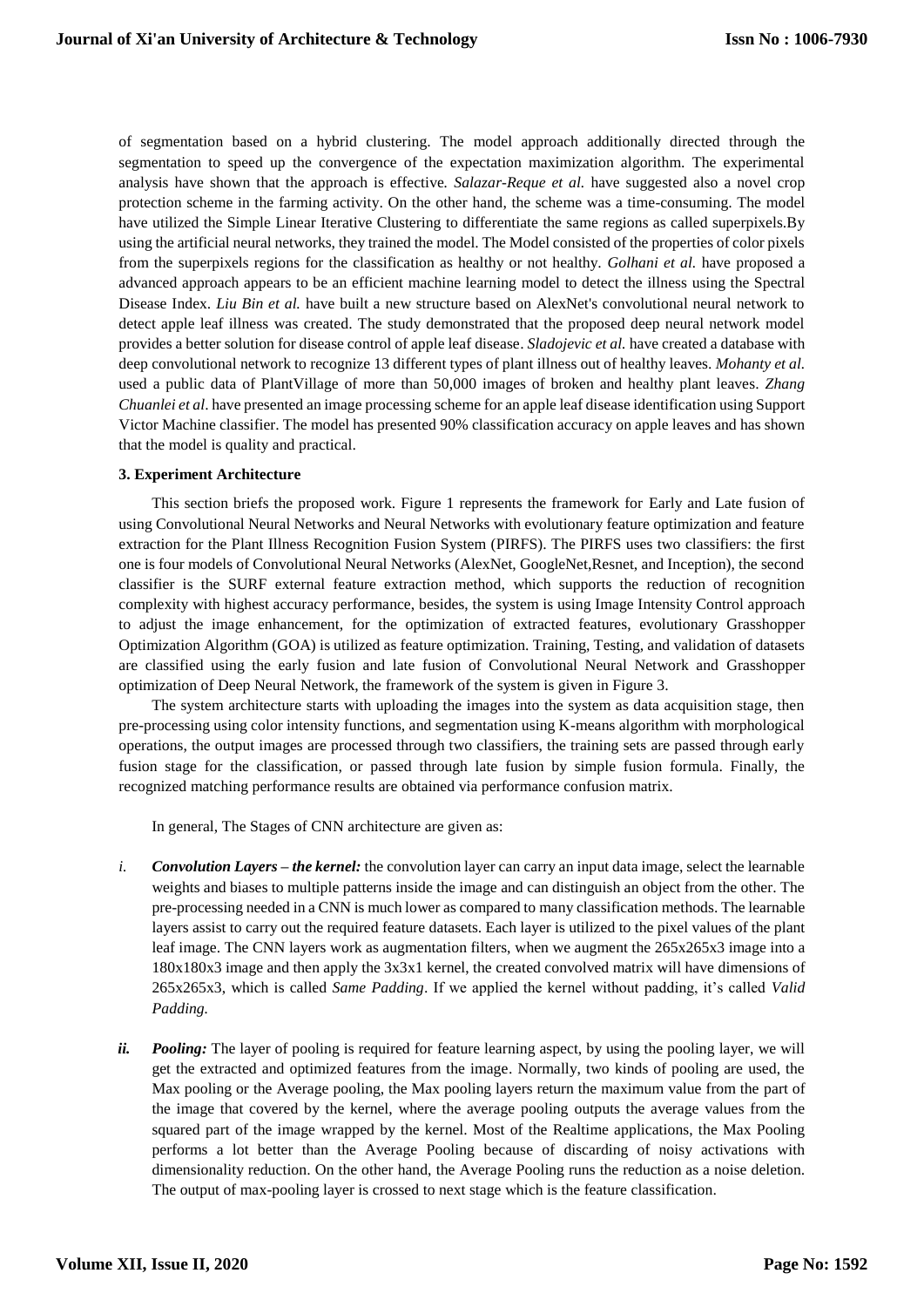iii. *Feature Classification:* feature classification stage is a fully connected layer is a inexpensive method of learning non-linear components of the high-dimension features as symbolized by the output of the kernel. From a series of iterations, the model can determine the important features in image and predict the classification of certain group of images using the *Softmax function* approach. There are many different numbers of layers and different activation functions which is occasionally called configurations, every changes of CNN architectures will create a new type of CNN architectures consider each one has good classicisation results for various applications related to computer vision field. The whole Convolutional Neutral Network architecture is shown in Figure 1.



Fig.1. PIRFS CNN Architecture

The layers of Neural Network (Shown in Figure 3) are given as:

- **i.** *Input Layer*: the input layer is the nodes of input image of the plant leaf, the inputs are determined through 1 to N. N is the number of nodes of input layer.
- **ii.** *Hidden Layers***:** the hidden layer is very important stage in artificial neural networks, it consists of a layer of neurons, the output of the hidden layer is connected to the inputs of the next hidden layer. It is not visible to the network output so it's called hidden. Normally, the first hidden layer finds the pixels of while and black colors as they the white and black pixels of the image, the second hidden layer creates the identification of shapes and edges, the third hidden layer identifies more complicated edges and shapes for the input image and so on it identifies more complex spots of the image to the output layer.
- **iii.** *Output Layer***:** the output layer is the last stage of the neural network that passed to the classification model, which is used as a maximum activation value and creates a structure of the model. The grasshopper optimization method had been used separately to increase the possibility of discovering the feature distinction from the image.
- **iv.** *Classification Model***:** The model is a fully connected layers, the fully connected layers have multiple neurons, each neuron is entirely connected to all learned optimized feature maps taken from the previous layer. They depend on the activation formula to calculate the class label probabilities.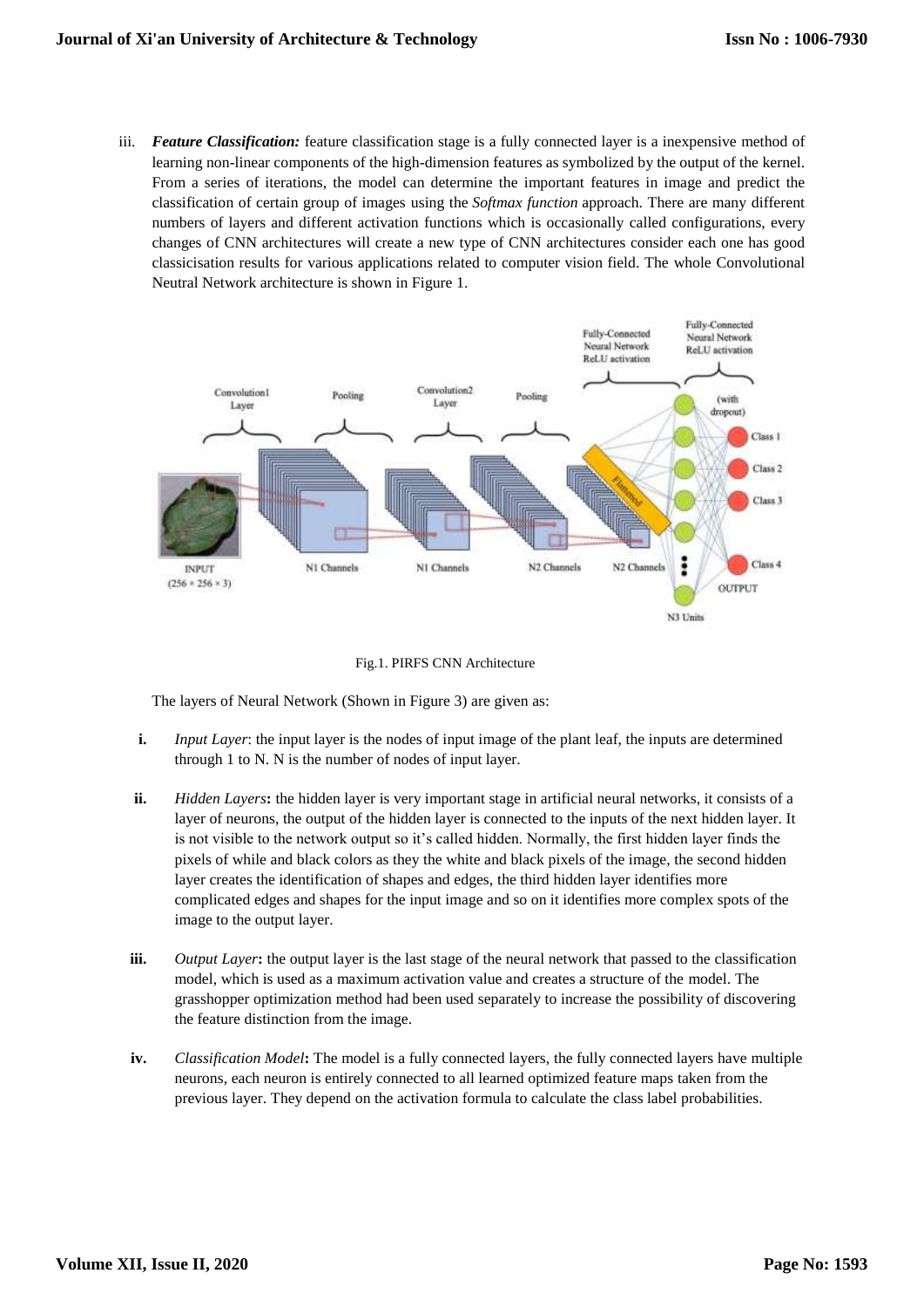

Fig.3. Framework of PIRFS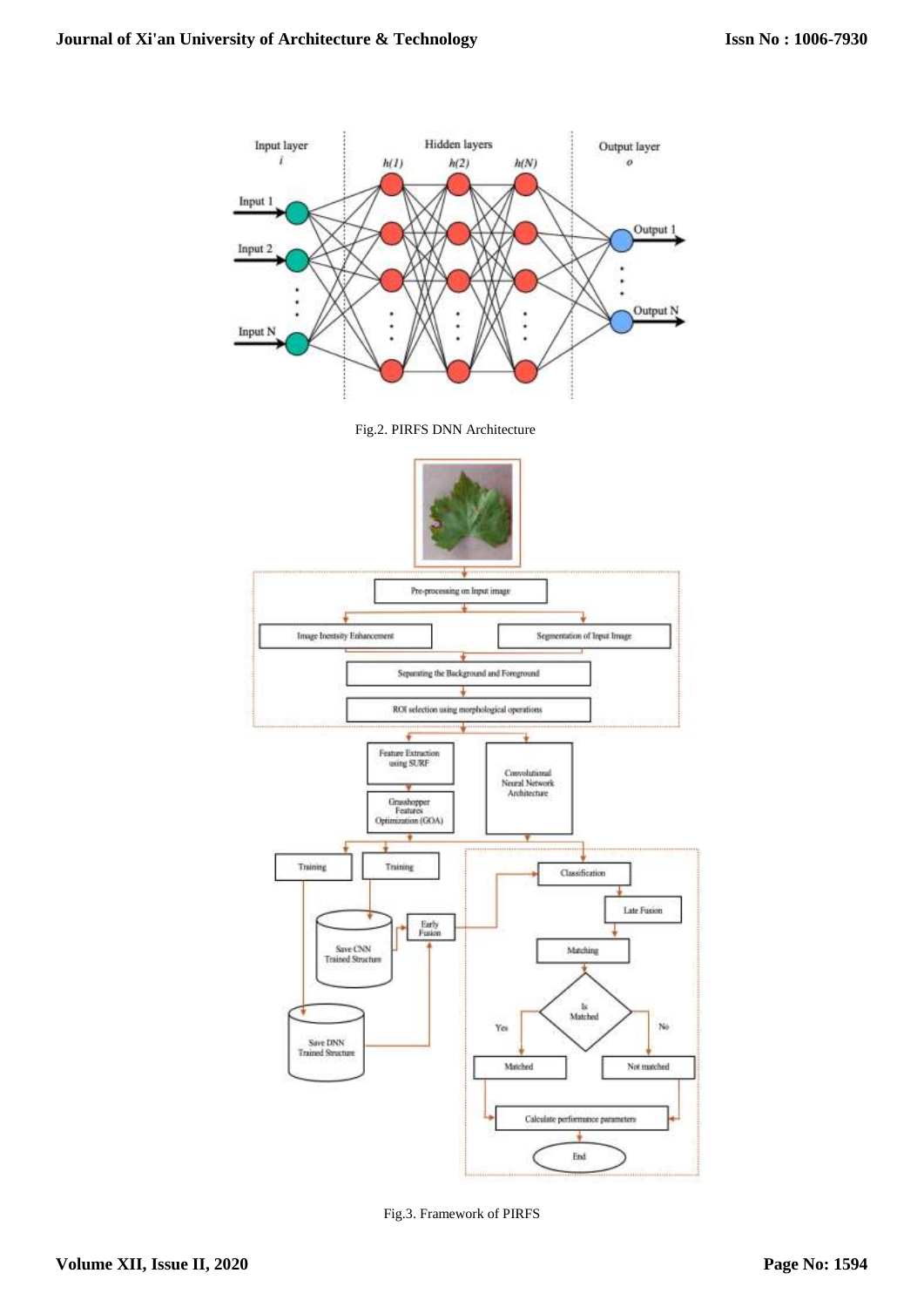## **4. System Methodology**

This section characterize the utilized approaches for plant leaf illness recognition from the plant leaf data images. The datasets are obtained from the dataset named as *Plant Village Datasets Master* [10]*.* In these datasets, Several types of plant illness from which apple, corn, grape, peach, pepper, potato, strawberry leaves are given. The types of illness for each plant category are shown in figure 4.



Fig. 4. Plant Leaf Images Dataset Sample, Right to Left (Apple black rot, Apple scab, Apple cedar-rust, Apple healthy, Corn cercospo, Corn common rust, Corn northern blight, Corn healthy, Grape black rot, Grape measles, Grape leaf blight, Grape healthy, Peach bacterial spot1,2,3, Peach healthy, Pepper bacterial spot1,2,3, Pepper spot, Potato early blight, Potato late blight, Potato healthy1,2, Strawberry scorch1,2,3, Strawberry healthy.

The Methodology that are followed to layout an perfect plant leaf illness recognition and classification model are demonstrated in details below [11]:

# *a. Image Contrast Enhancement*

Image enhancement approaches are utilized to get an accurate plant illness image, it's known that for grey level images. Normally, the lowest and highest borders of pixel color values are 0 and 255. The borders by using the image contrast enhancement are defined as 'Lo" and "Hi". This normalization peruse the uploaded plant leaf image to find these pixel color values founded in the plant leaf image, which required contrast enhancement. The perused pixels are namely  $L_p$  and  $H_p$ . All pixels  $(P_l)$  of plant leaf image is enhanced using the formula:

$$
P_{ICE} = (P_I - L_p) \times \left(\frac{Hi - Lo}{H_p - L_p}\right) + Lo,\tag{1}
$$

As shown in equation (1),  $P_{ICE}$  is the pixel of image contrast enhanced, and  $P<sub>I</sub>$  is original plant leaf image. The next Figure presents the results of image contrast enhancement technique [13].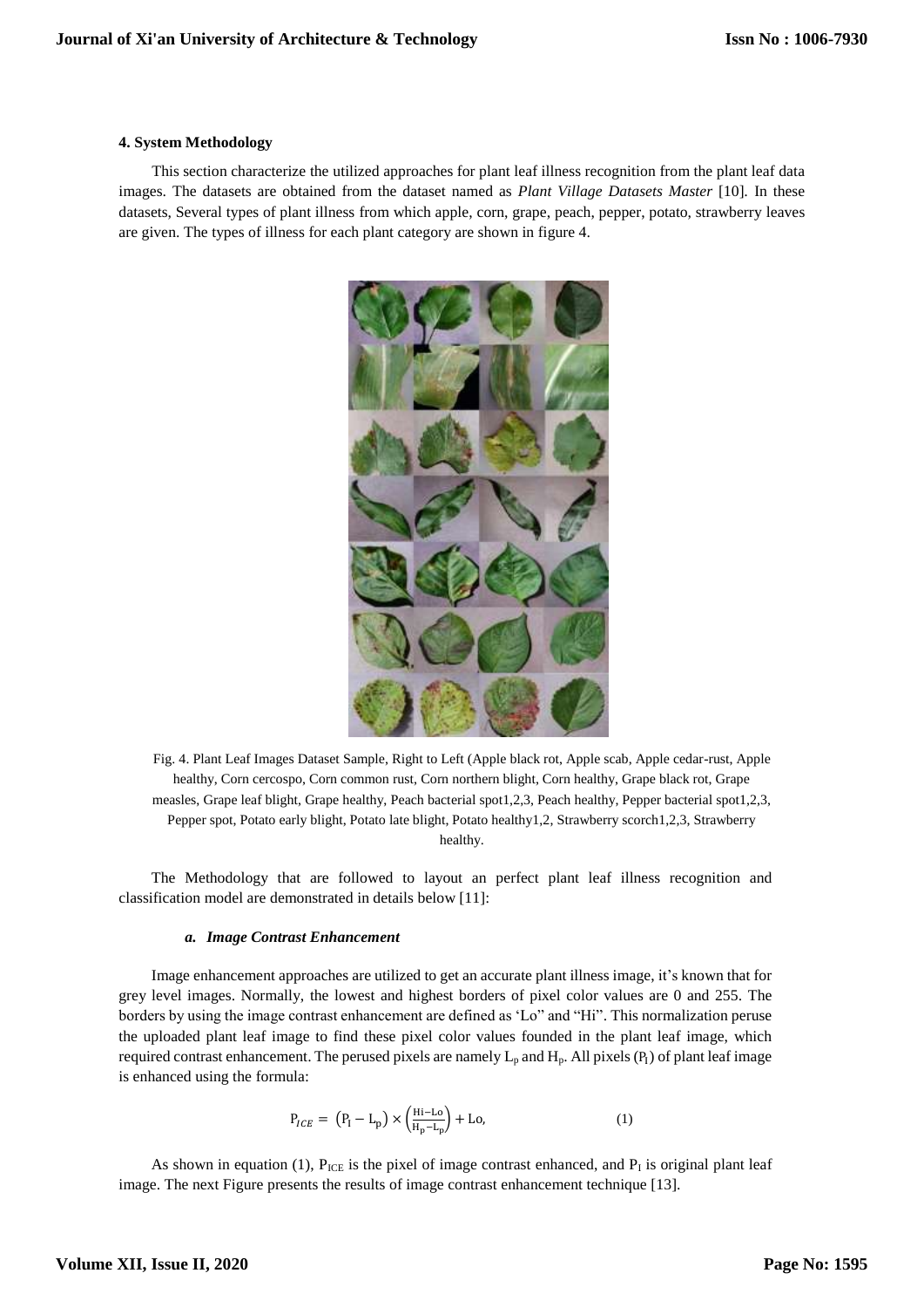

Fig.5. (a) Enhanced Contrast image (b) Background image (c) Foreground image

The following formula is utilized for the enhancement pixels as the output of the plant leaf image preprocessing as shown in figure 5.

$$
P_{\text{IFL}} = P_{\text{frame}} - P_{\text{average}} \tag{2}
$$

Where  $P_{IFL}$ : Pixels Frame Limit which is utilized to modify the limit of contrast through the image enhancement. The next stage after the enhancement of the image, the k-means clustering is utilized.

## *b. Segmentation*

By applying K-means, the foreground is extracted and then morphological operations are utilized to segment ROI[14]. Segmentation of ROI is utilized to grant more accuracy of illness classification, the figure 6 represents the result of segmentation. Clusters of foreground and background are 2, clustering the two regions using Replicates and Squared Euclidean distance as each centroid is the mean of pixels in that region for decreasing convergence time.



Fig.6. Segmented Image ( grape leaf)

# *c. Feature extraction*

By running the SURF scheme as a feature extraction method on the segmented image [15], yields to extract only the region of the leaf, which is affected by the illness, the extracted features of the segmented image are emphasized as they were shown in Figure 7.



Fig. 7. Extracted SURF Features after segmentation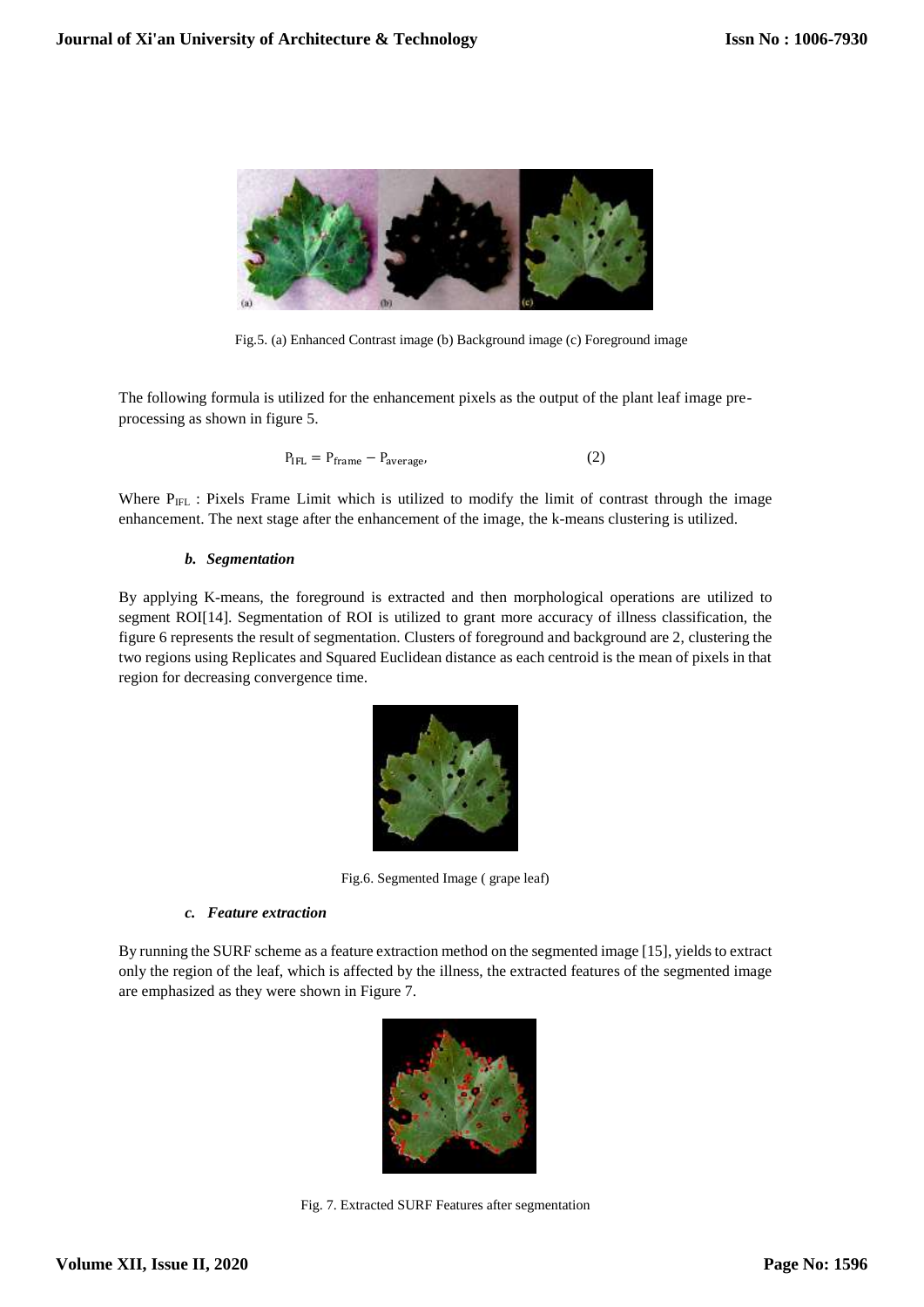#### *d. Feature optimization method*

GOA is used to optimize SURF features and to remove the unwanted feature sets by using the different objective fitness function.[16].

$$
\text{Fitness function: } f(\text{fit}) = \begin{cases} 1, & \text{fs} < \text{ft} \\ 0, & \text{fs} \ge \text{ft} \end{cases} \tag{3}
$$

Grasshopper optimization algorithm is inspired by the nourishment behavior of grasshoppers. The grasshopper's lifecycle has two main phases: the larval phase and adulthood phase. The distinguishing feature in the larval phase is slow movement and small step movement, while the adulthood phase is bigger and unexpected movement is the vital feature of the swarm in adulthood phase. The food source search process has two directions: exploration and exploitation. For the exploration, grasshoppers tend to move quickly. on the other hand, they are willing to move locally in the exploitation phase. These two operations and locating a food source, are done by grasshoppers in a natural manner. By using mathematics, the swarming or grouping actions of grasshoppers are modelled in the following equation:

$$
X_i = S_i + G_i + A_i \tag{4}
$$

Where  $X_i$ : Position of the grasshopper i,  $S_i$ : Social interaction,  $A_i$ : Wind advection

$$
S_i = \sum_{j=1, j \neq i}^{N} s(d_{ij}) \widehat{d_{ij}}
$$
 (5)

Where  $d_{ij}$ : distance between ith and jth grasshoppers,  $d_{ij} = |x_j - x_i|$ . s: Strength of the social force,  $\widehat{dy}$ : The unit vector is calculated using  $\widehat{d}_{ij} = \frac{x_j - x_i}{dx_i}$  $d_{ij}$ 

$$
S(r) = f e^{\frac{r}{l}} - e^{-r}
$$
 (6)

Where  $f$  is the intensity of attraction and  $l$  indicates the attractive length scale. The  $G_l$ component in Equation 4 is calculated as:

$$
G_i = -g\hat{e}_g \tag{7}
$$

g: gravitational constant,  $\hat{e}_g$ : unity vector toward the center of earth. The  $A_i$  component in Equation 4 is calculated as:

$$
A_i = u \widehat{e_w} \tag{8}
$$

u: Constant drift,  $\widehat{e_w}$ : unity vector in the direction of the wind, Substituting in Equation 4 results:

$$
X_i = \sum_{j=1, j \neq i}^{N} s(|x_j - x_i|) \frac{x_j - x_i}{d_{ij}} - g\hat{e}_g + u\hat{e}_w)
$$
(9)

In the optimization algorithm, the equation (9) is not used, as it averts the optimization algorithm from exploring and exploiting the search space nearby a solution. Actually, this nymph grasshopper model is designed for the grasshopper swarm which resides in free space. Moreover, this mathematical model was not employed directly to solve optimization problems, as the grasshoppers rapidly achieve the comfort zone and the swarm does not converge to a specified point. A modified version of Eq. (9) is employed to solve optimization problems:

$$
X_i^d = c_1 \left( \sum_{j=1, j \neq i}^N c_2 \left( \left| \frac{ub_d - lb_d}{2} \right| \right) s \left( \left| x_j^d - x_i^d \right| \frac{x_j - x_i}{d_{ij}} \right) + \widehat{T_d} \right) \tag{10}
$$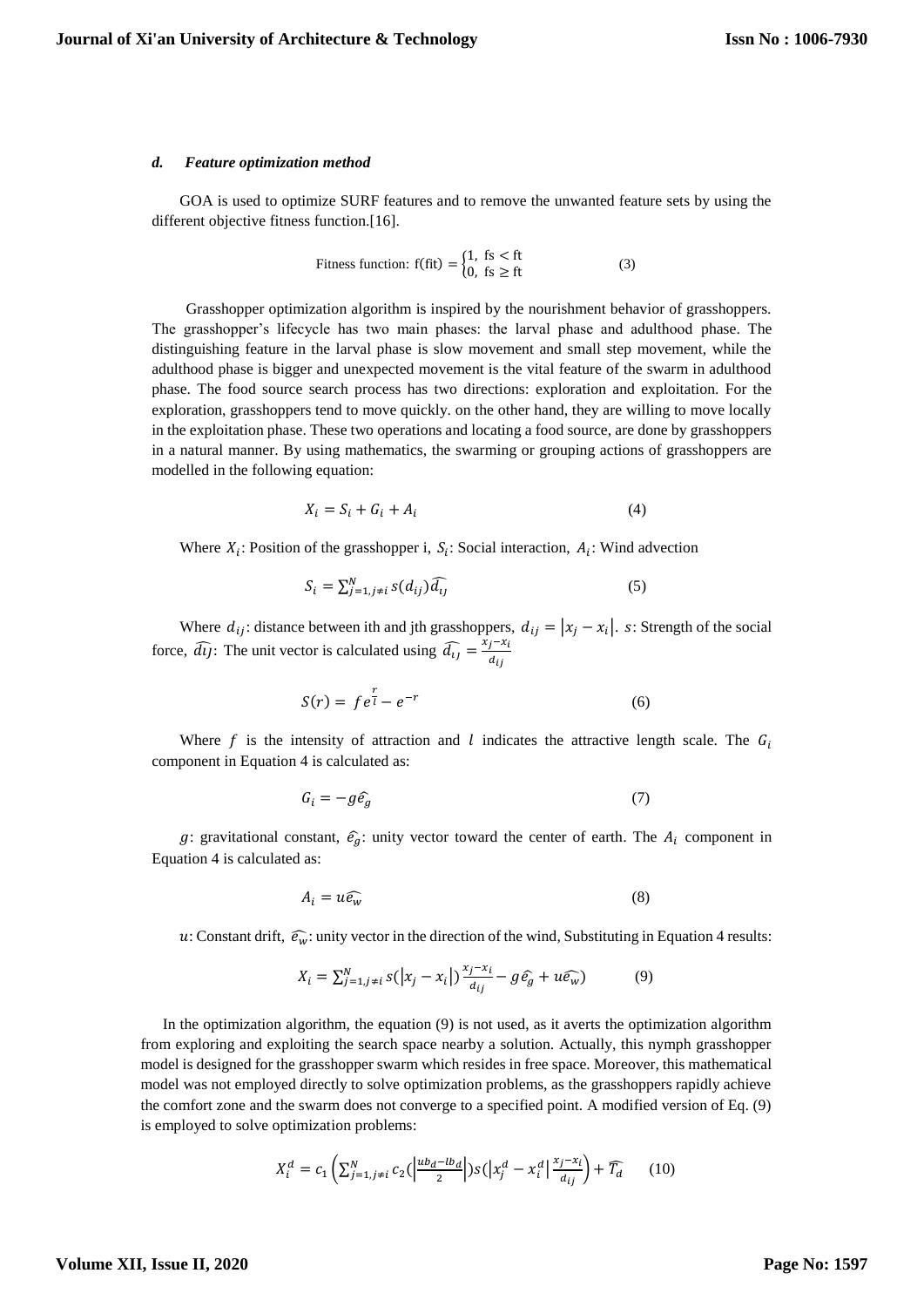$ub_d - lb_d$ : represents the upper and lower bounds,  $T_d$ : The target value and best solution,  $c_1, c_2$ : coefficients used to shrink the rest zone, repulsion zone and attraction zone. The gravity component is not used and its assumed that the wind direction is always toward a target  $T<sub>d</sub>$ . To calculate the next position of the grasshopper, the position of the target, the current position and the position of all other grasshoppers are used. The parameter  $c_1$  is used for reducing the movements of grasshoppers around the target which means that  $c_2$  balances the exploration and exploitation of the whole swarm around the target. The parameter  $c_2$  is used to decrease the space to lead the grasshoppers to find the optimal solution in the search space. Both parameters  $(c_1 \text{ and } c_2)$  can be considered as a single parameter and it is modified using this equation:

$$
c = c_{max} - l \frac{c_{max} - c_{min}}{N}
$$
 (11)

Where I: number of current iterations, N: maximum number of iterations,  $c_{max}$ ,  $c_{min}$ : maximum and minimum value of  $c$ . The algorithm pseudocode used for feature optimization given below:

```
Initialize Objective function f(x), x = (x_1, x_2, ..., x_{dim}), \dim = no. of dimensions
Generate initial population of n grasshoppers x_i,i = 1,2,...,n)
Calculate fitness of each grasshopper.
T = the best search agent
While stopping criteria not met do 
Update c1 using c = c_{max} - I \frac{c_{max} - c_{min}}{N}Update c2 using c = c_{max} - I \frac{c_{max} - c_{min}}{N}N
for each grasshopper gh in population do
Normalize the distances between grasshoppers 
Update the position of the gh by Eq. (10)
If needed, update the bounds of gh
end
If there is a better solution, update T
```
Feature optimization is also known as attribute selection in any pattern recognition. It's like dimensionality reduction, both schemes try to minimize the number of features. However, the main difference is dimensionality reduction creates new combinations of features. On the other hand, feature optimization excludes the features without made any changes[17]. The next stage after feature optimization, the optimized features are passed through the fully connected neural network.

## *e. Modified Optimized Deep Neural Network classifier (MODNN)*

The fully connected neural network layer is created using algorithmic architecture which it's pseudocode is proposed as follows.

```
Initialize NN with parameters
E = No. of Iterations
N = Neurons as carrier
Class = class of each category of plants
Training parameters for performance evaluation
Training used: Scaled Conjugate Gradient 
TD Division: Random / [0.7,0.3,0.3]
For each set of Ts
If Training Dataset (TDs) belongs to Class1 of feature set
Group (1) = class N of TDs
Else if Training Data (TDs) belongs to Class2 of feature set 
Group (2) = class N of TDs
Else if Training Data (TDs) belongs to Class3 of feature set
```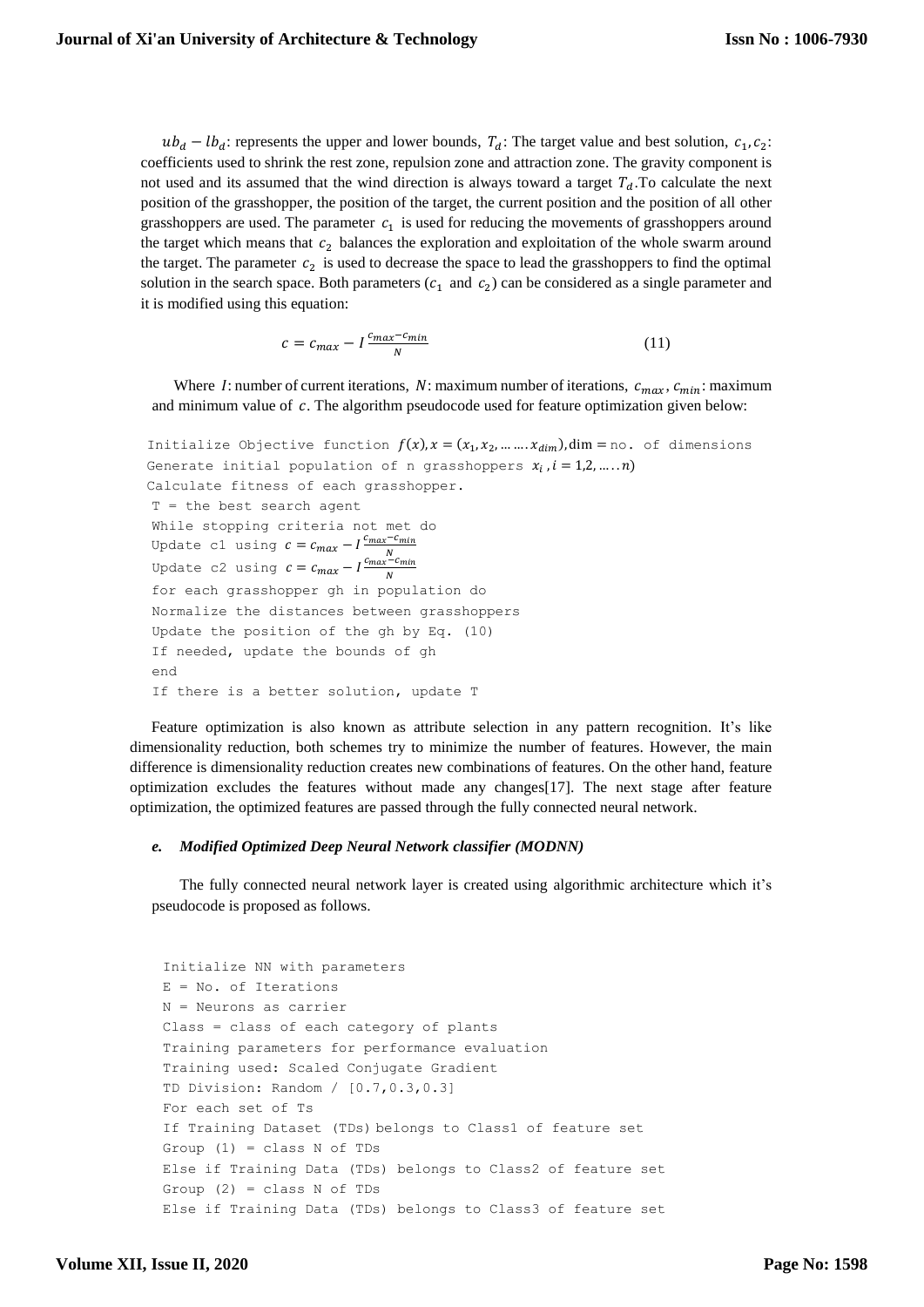```
Group (3) = class N of TDs
End 
Initialized NN in model using Training dataset TDs and their Target Tar
Network = patternnet (N)training parameters = set
Network = Train (Network, TDs, Class)
Classification scores = simulation (Network, Test optimized features)
If Classification scores = True
Run Classification scores of the plant leaf
Calculate parameters of performance
End 
Returns: Results
End
```
#### *f. Modified Convolutional Neural Network Models (MCNN)*

The essential architecture in the convolutional neural network initiates with various convolutional layers and pooling layers, followed by fully connected neural network, for an input neuron *a* of *n*th convolutional neural layer, it assigns:

$$
a_n = ReLU(W_n * a)
$$
 (12)

Where Wrepresents the convolutional kernel.  $W_n = [W_n^1, W_n^2, ..., W_n^m)$ , m is the kernel size of the convolutional layer. Each kernel is three dimensional weight matrix  $I \times I \times J$ . Is the window size and  $\tilde{I}$  is the number of input neurons. \* represents convolution operation, ReLU is the rectified linear function  $ReLU(x) = max(0, x)$  which is utilized as activation function for the CNN models represented by high resolution images is sometimes impossible. For the neural network training aims to calculate the values of W that minimize the loss error function  $Er$ . Gradient descent approach is utilized where  $W$  is updated through iterations as:

$$
W_c = W_{c-1} - \alpha \frac{\partial \text{E}_T(W)}{\partial W},\tag{13}
$$

Where  $\alpha$  is the learning rate, which is very essential parameter that defines the step size of learning, this parameter should be very carefully selected because it will be one the reasons of underfitting and overfitting. For the CCN models, we have utilized four kinds of standard configurations, In AlexNet, the configuration was significantly revealed that the experimental tests outperformed the old ones, it had very similar architecture of LeNet, however, it had more layers meaning it was deeper, and with stack convolutional layers. It contained  $11\times11$ ,  $5\times5,3\times3$ , convolution layers, max pooling, dropout, ReLU activation and Stochastic Gradient Descent with momentum. For the GoogLeNet, the winner of ImageNet Large Scale Visual Recognition Competition in 2014, It achieved very high-level accuracy performance and excellent evaluation, this architecture consisted of a twenty-two deep CNN layers, however, the number of parameters processed from the system was reduced from 60 million parameters as AlexNet architecture to only 4 million parameters, it used convolution, pooling, SoftMax activation. In VGG19, from its name, it contains 19 convolutional layers and its similar to AlexNet, only  $3\times3$  convolutions, however it had lots of filters. For the last one, the ResNet or Residual Neural Network (RNN), it used the skip technique to skip some connections which is also known as gated recurrent units and have a strong similarity to the latest successful elements that applied in these networks. The RNN, by using the skip units, were able to train 152 layers with lower complexity that older architectures with fewer layers. The Inception, also an important and very famous method in the world of deep learning CNN models which has a depth of 48 layers, below is the pseudocode of the Model.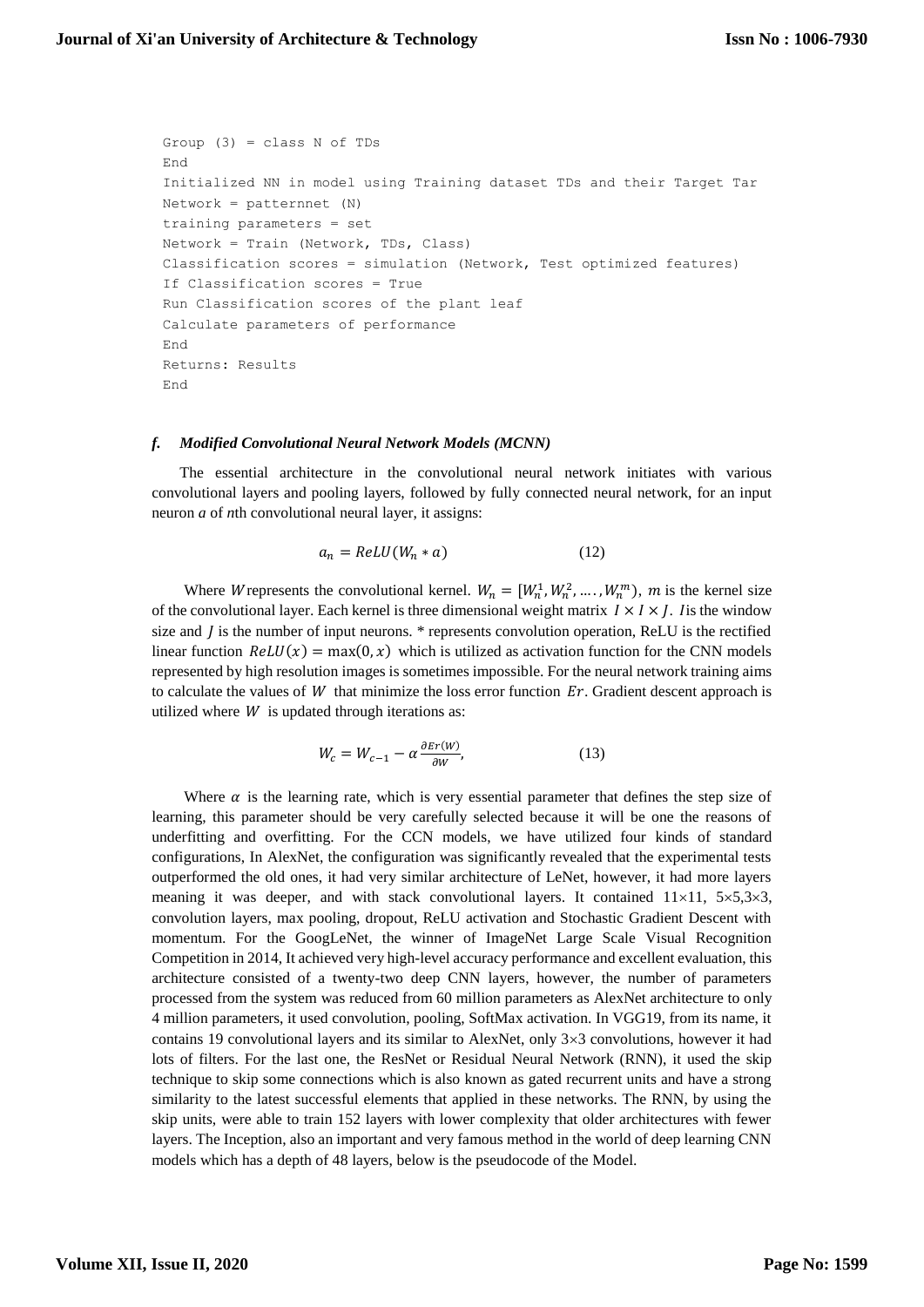```
ConV_model = CNN_ model
N = number of images
miniBatchSize = 10
For m = 1 to NImages = Folders of images including subfolders and Labels 
Split size = (Trainingset = 0.7, Testset = 0.3, Validationset = 0.3)For m = 1 to N(Rezise images according to the best fit)
augmentation Trainingset = augmentedImages([256 256 3]
augmentation Validationset = augmentedImages([256 256 3]
   End
End
For m = 1 to Ntraining_option = stochastic gradient descent with momentum learning
ConV Trainingset = Images, network, training option
Y Predicitons = Classification of Trainingset, Testset, Validationset
end
accuracy = accuracy of Trainingset, Testingset, Validationset
Plot confusion matrix = confusion chart[Trainingset,Testingset,Validationset]
Calculate Performance
```
The following table summarize the CNN models and their parameters;

| Model        | No. of Layers | <b>Convolution Layers</b> | Pooling             | Activation/Prediction |
|--------------|---------------|---------------------------|---------------------|-----------------------|
| AlexNet      |               |                           | $5$ (Max)           | RelU/Softmax          |
| GoogLeNet    | 144           |                           | 13(Max)             | RelU/Softmax          |
| ResNet18     |               | 20                        | 17(Max)             | RelU/Softmax          |
| Inception v3 | 315           | 94                        | $4(Max)-9(Average)$ | RelU/Softmax          |

Table 1.CNN Models parameters

### *g. Early and late fusion*

Many early and late fusion strategies have been created, early fusion have some advantages over late fusion strategies given that they are conducted through the training sets properly. Various feature training sets show different characteristics of same pattern and combining those features retain active discriminant information while completely remove the redundant information. In our approach, we have early fusion that separates the training datasets into two segments, each segment is passed through training and then exceeded to the classification. In contrary to early fusion, late fusion approaches train separate classifiers for each of the image channels present in our dataset. If we have  $\boldsymbol{n}$  different classifiers, then it yields various learning modalities. thereafter, late fusion approaches merge those  $\boldsymbol{n}$  different classifier scores into one classification value [23]. Late fusion approaches have several obvious obstacles compared to early fusion approaches. First of all, late fusion approach increases the computational time required due to the higher number of classifiers to be trained. Second obstacle is that classifier models are not symbolized with information from different models, so correlations between those models are not considered in the classifier outputs. Despite these clear drawbacks, late fusion approaches are stated to acquire comparable or even better results to early fusion approaches in some applications. Yang et al. refer this to heterogeneous and independent nature of multimedia features as hierarchical regression for multimedia analysis [35]. The late fusion function contains the function that combines the prediction outputs of both our system and CNN outputs by taking the arithmetic mean of them as a late fusion method [37].

$$
Predc = argmax\left(\frac{PredcODNN + PredcMCNN}{2}\right)
$$
 (14)

Where **Pred<sup>c</sup>** is the prediction of late fusion classifiers classification score, **Pred**<sup>c</sup><sub>OMDNN</sub> is the prediction of classification of using optimized neural networks classifier,  $Pred_{MCNN}^c$  is the prediction of classification of using modified convolutional neural network classifier.

## *h. Performance Evaluation*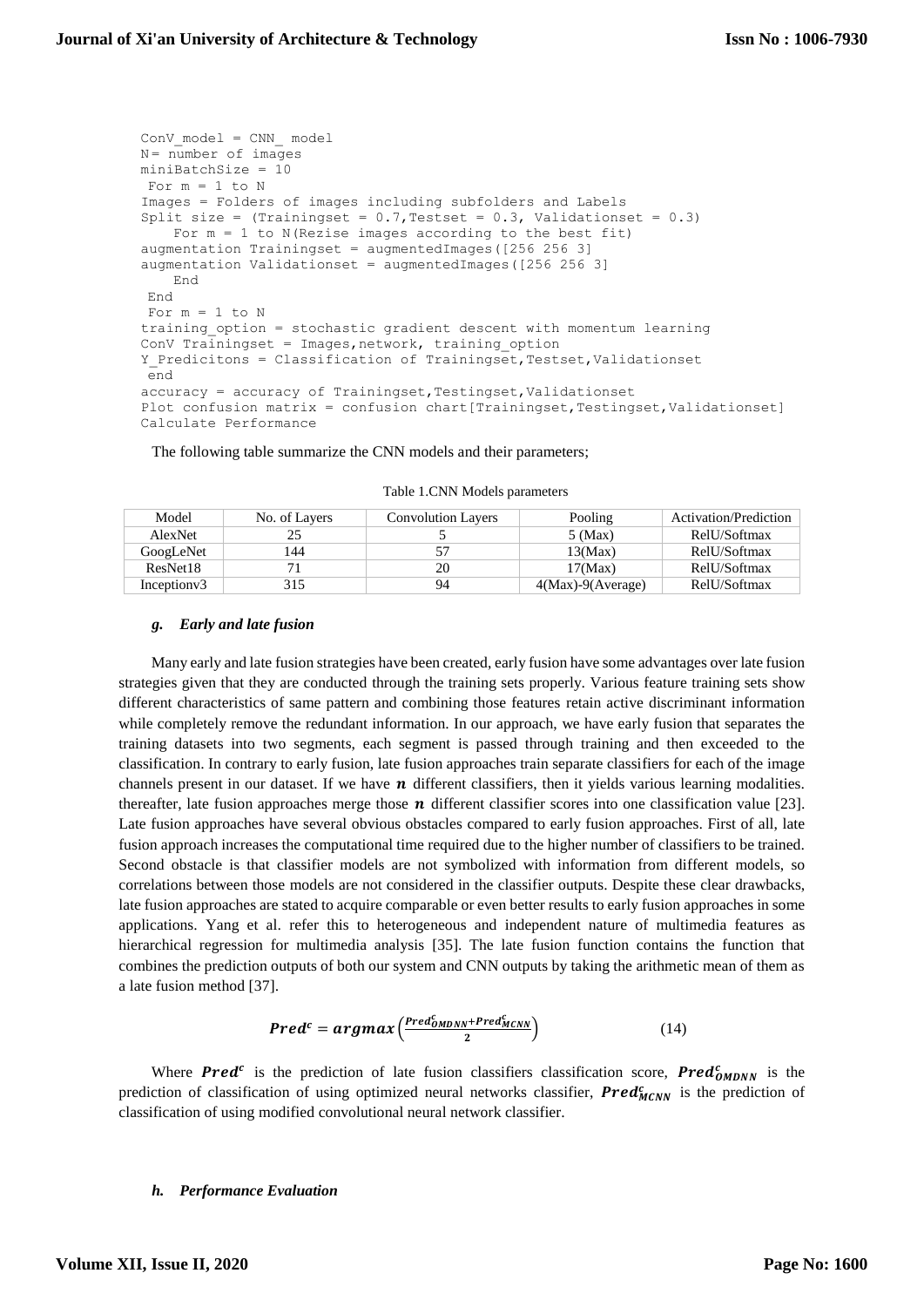Performance evaluations must be fairly considered to evaluate the models we have suggested and created by utilizing standard evaluation form for each model. The performance of the models are done using the parameters of confusion matrix, accuracy, precision, recall, F-Score, and Error rate.

$$
Accuracy = \frac{TP + TN}{TP + TN + FP + FN} \times 100, \tag{15}
$$

$$
Precision = \frac{TP}{TP + FP'}\tag{16}
$$

$$
Recall = \frac{TP}{TP + FN'} \tag{17}
$$

$$
F-Score = 2 \times \frac{Precision \times Recall}{Precision + Recall},
$$
 (18)

$$
Error = \frac{FN + FP}{TP + TN + FP + FN} \times 100,
$$
\n(19)

Where,  $TP$ : True Positives,  $TN$ : True Negatives,  $FP$ : False Positives,  $FN$ : False Negatives.

# **5. Results and Evaluation**

This section explains the result and comparative analysis obtained after the evaluation of the article work. For the evaluation, QoS parameters, such as Precision, Recall, F-measure, Error, and Accuracy, is considered, the dataset consists of more than 20,000 images,7 categories, 14 illness classes, and 7 healthy classes. In the preceding, the comparative analysis using early and late fusion is performed to check the uniqueness of the article work.

Table 2. Early fusion Precision scores.

| Plant Leaf | <b>MODNN</b> with | <b>MODNN</b> with | <b>MODNN</b> with | <b>MODNN</b> with |
|------------|-------------------|-------------------|-------------------|-------------------|
| Category   | Alexnet           | GoogleNet         | Resnet            | Inception         |
| Apple      | 0.9468            | 0.9635            | 0.9662            | 0.9596            |
| Corn       | 0.9304            | 0.9504            | 0.944             | 0.9495            |
| Grape      | 0.9823            | 0.9738            | 0.9812            | 0.9699            |
| Peach      | 0.9874            | 0.9919            | 0.9810            | 0.9766            |
| Pepper     | 0.9869            | 0.9799            | 0.9777            | 0.9649            |
| Potato     | 0.9308            | 0.9698            | 0.9732            | 0.9506            |
| Strawberry | 0.9872            | 0.9926            | 0.9779            | 0.9724            |



Fig. 8. Early fusion Precision scores chart

Figure 8 and Table 2 shows the precision computation of the early and late fusion approach. The Figure shows the comparison of Optimized Deep Neural Network with four CNN models: Alexnet, GoogleNet,Resnet, and Inception. Precision is the mean of correct values in the process of evaluation with respect to the total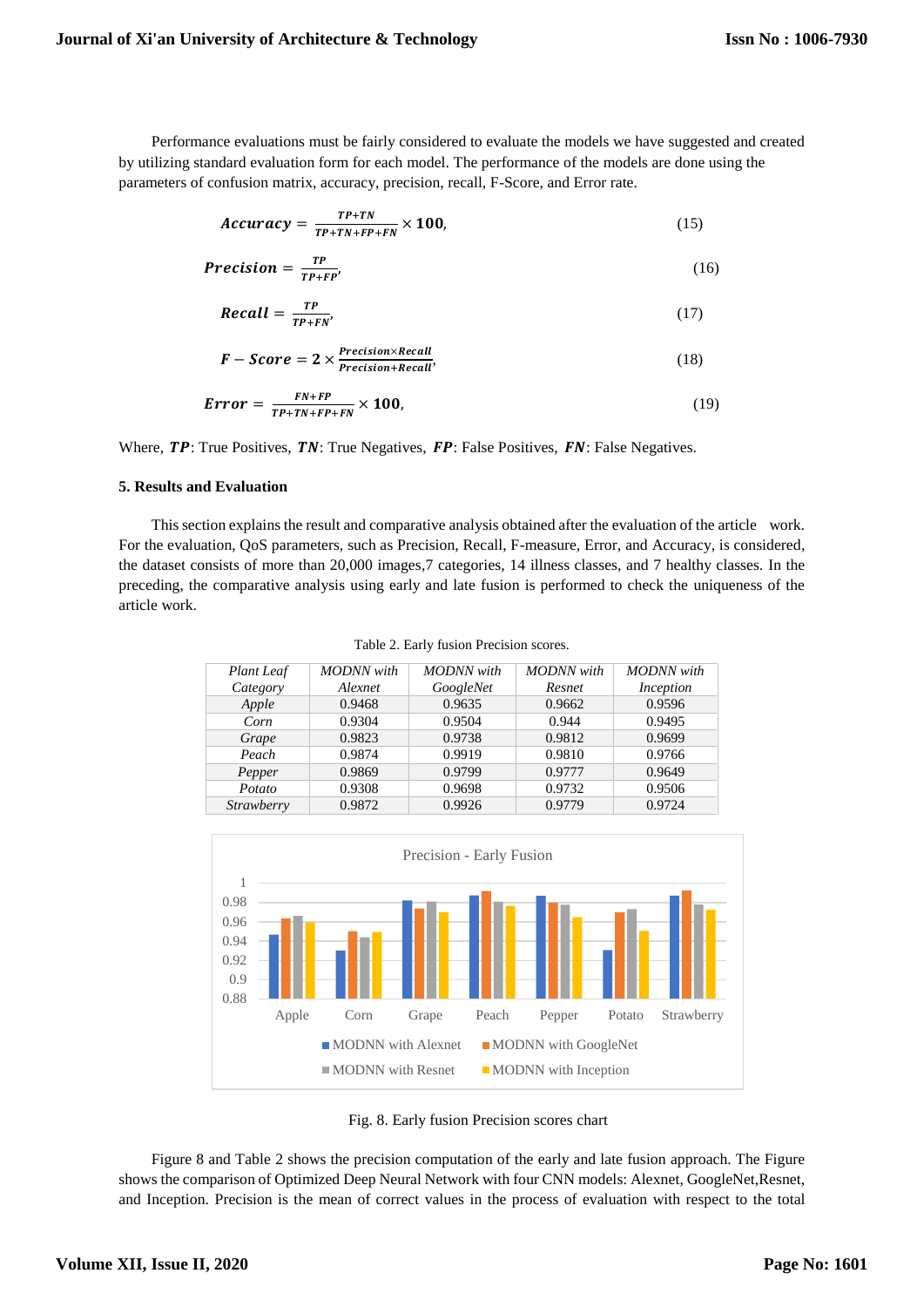dataset. Using seven categories of plants with four Optimized CNN models using early fusion, the best result in Apple is MODNN-Resnet with 0.97. For Corn, the best result is MODNN-Googlenet with 0.95. For Grape, the best result is MODNN-Alexnet with 0.982. For Peach, is MODNN-Googlenet with 0.992. For Pepper, is MODNN-Alexnet with 0.986. For Potato, is MODNN-Resnet with 0.973. For Strawberry, is MODNN-Googlenet with 0.9926.

| <b>Plant</b> Leaf | ODNN with | ODNN with | ODNN with | ODNN with |
|-------------------|-----------|-----------|-----------|-----------|
| Category          | Alexnet   | GoogleNet | Resnet    | Inception |
| Apple             | 0.9507    | 0.9234    | 0.9377    | 0.8833    |
| Corn              | 0.9597    | 0.9702    | 0.9519    | 0.9558    |
| Grape             | 0.9603    | 0.9541    | 0.9668    | 0.9460    |
| Peach             | 0.9606    | 0.8427    | 0.8980    | 0.8348    |
| Pepper            | 0.9605    | 0.8364    | 0.9001    | 0.8406    |
| Potato            | 0.9154    | 0.8441    | 0.9073    | 0.8452    |
| Strawberry        | 0.9522    | 0.8522    | 0.8879    | 0.8375    |

| Table 3. Early fusion Recall scores. |  |  |  |  |
|--------------------------------------|--|--|--|--|
|--------------------------------------|--|--|--|--|



Fig.9. Early fusion Recall scores chart

Figure 9 and Table 3 shows the recall computation of the early and late fusion approach. The Figure shows the comparison of Optimized Deep Neural Network with four CNN models: Alexnet, GoogleNet,Resnet, and Inception. Recall is the mean of relevant instances in the process of evaluation among the retrieved instances. Using seven categories of plants with four Optimized CNN models using early fusion, the best recall result in Apple is MODNN-Googlenet with 0.95. For Corn, the best result is MODNN-Googlenet with 0.97. For Grape, the best result is MODNN-resnet with 0.97. For Peach, is MODNN-Alexnet with 0.96. For Pepper, is MODNN-Alexnet with 0.96. For Potato, is MODNN-Alexnet with 0.91. For Strawberry, is MODNN-Alexnet with 0.95.

| Plant Leaf | ODNN with | ODNN with | ODNN with | ODNN with |
|------------|-----------|-----------|-----------|-----------|
| Category   | Alexnet   | GoogleNet | Resnet    | Inception |
| Apple      | 0.9484    | 0.9431    | 0.9517    | 0.9157    |
| Corn       | 0.9448    | 0.9602    | 0.9480    | 0.9526    |
| Grape      | 0.9712    | 0.9638    | 0.9739    | 0.9579    |
| Peach      | 0.9738    | 0.9113    | 0.9377    | 0.9002    |
| Pepper     | 0.9735    | 0.9025    | 0.9373    | 0.8984    |
| Potato     | 0.9230    | 0.9026    | 0.9391    | 0.8948    |
| Strawberry | 0.9694    | 0.9170    | 0.9037    | 0.8999    |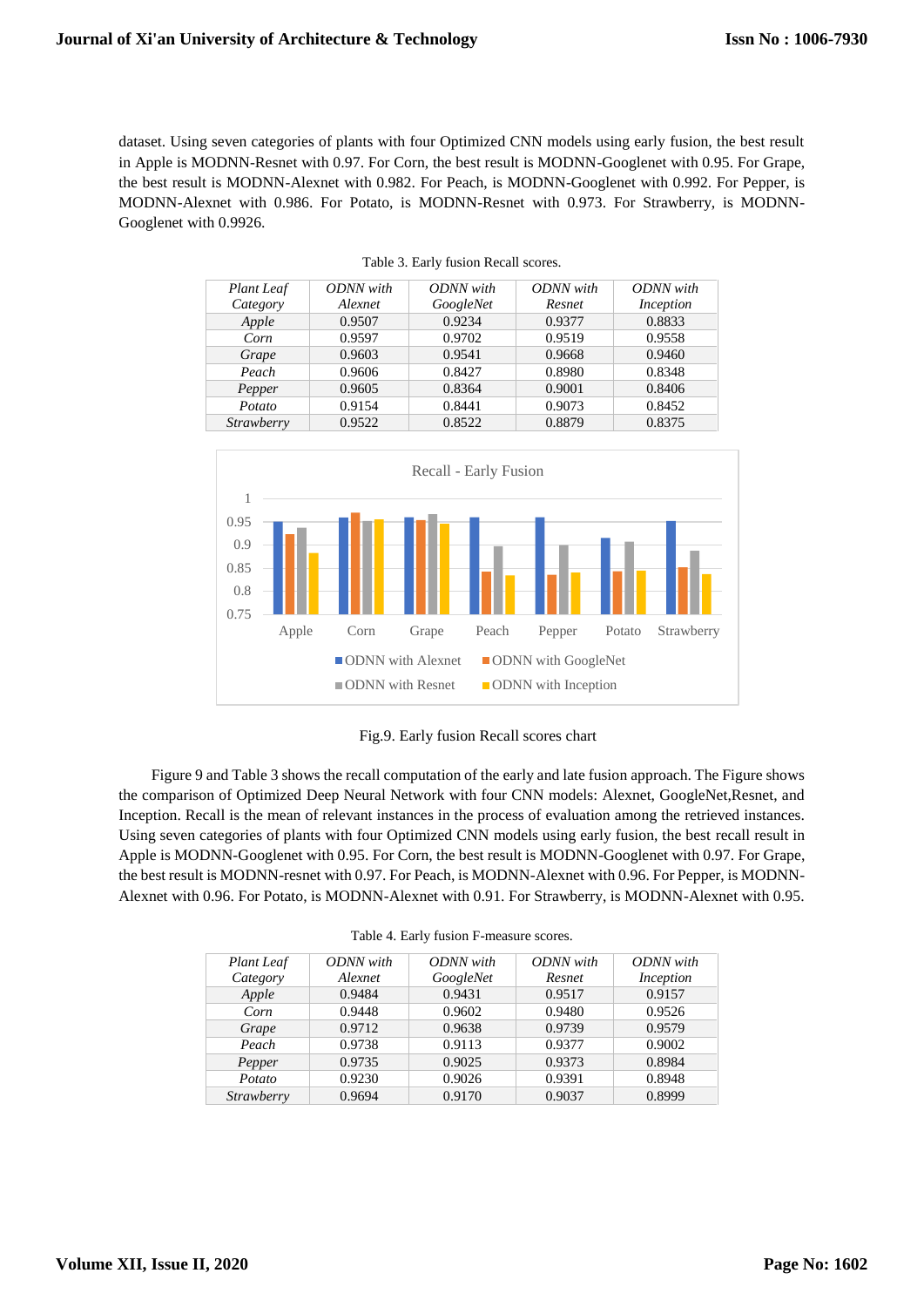

Fig.10. Early fusion F-measure scores chart

The computation of F-measure is shown in Figure 10. F-measure is the harmonic mean of precision and recall rate. The Figure depicts the comparison of fusion of optimized NN with CNN. The highest F-measure score is 0.9739 in grape plants using MODNN-Resnet.

| <b>Plant</b> Leaf | ODNN with | ODNN with | ODNN with | ODNN with |
|-------------------|-----------|-----------|-----------|-----------|
| Category          | Alexnet   | GoogleNet | Resnet    | Inception |
| Apple             | 3.8988    | 3.3725    | 3.1619    | 5.5304    |
| Corn              | 6.3068    | 4.1577    | 5.0227    | 4.8497    |
| Grape             | 2.4342    | 3.1725    | 2.1881    | 3.6237    |
| Peach             | 0.9954    | 0.8699    | 1.2463    | 1.9364    |
| Pepper            | 2.1412    | 3.4889    | 2.7477    | 4.6345    |
| Potato            | 6.2889    | 5.4375    | 3.4251    | 6.9081    |
| Strawberry        | 1.805     | 0.1029    | 2.6561    | 2.9752    |

Table 5. Early fusion Error scores.



Fig. 11. Early fusion Error scores chart

The computation of Error is shown in Figure 11. The Figure explains the comparison of fusion. The lowest error found in Strawberry using MODNN-Googlenet. There is an enhancement of about 49.80% in the proposed model in Error.

| Plant Leaf<br>Category | ODNN with<br>Alexnet | ODNN with<br>GoogleNet | ODNN with<br>Resnet | ODNN with<br>Inception |
|------------------------|----------------------|------------------------|---------------------|------------------------|
| Apple                  | 96.1013              | 96.6276                | 96.8381             | 94.4695                |
| Corn                   | 93.5932              | 95.8423                | 94.9773             | 95.1503                |
| Grape                  | 97.5658              | 96.8275                | 97.8119             | 96.3763                |

|  | Table 6. Early fusion Accuracy scores. |  |
|--|----------------------------------------|--|
|  |                                        |  |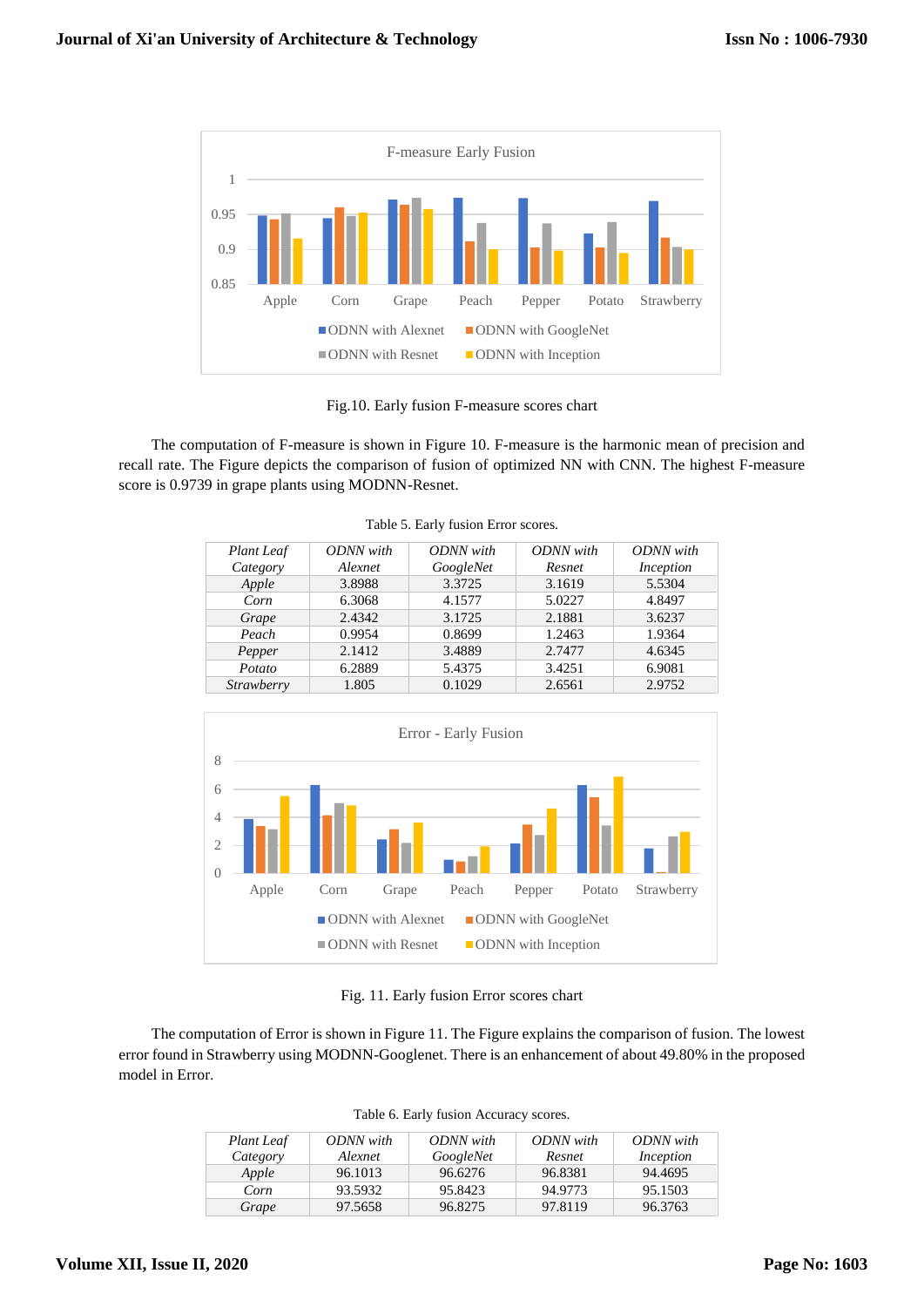| Peach             | 99,0047 | 99.1301 | 98.7537 | 98.0636 |
|-------------------|---------|---------|---------|---------|
| Pepper            | 97.8588 | 96.5111 | 97.2523 | 97.2523 |
| Potato            | 93.7111 | 94.5626 | 96.5749 | 93.0919 |
| <i>Strawberry</i> | 98.1950 | 99.8971 | 97.3439 | 97.0248 |



Fig. 12. Early fusion Accuracy scores chart

Figure 12 and Table 6 shows the Accuracy computation of the proposed approach. Accuracy is the main factor of the designed system.. The Figure shows the comparison of early fusion of Optimized DNN with CNN models. The x-axis in the Figure shows the samples, whereas Y-axis shows the Accuracy values. There is an enhancement of 2.22 % in the proposed model in accuracy than standard CNN model.

| Table 7. Late fusion precision scores |  |  |  |  |  |
|---------------------------------------|--|--|--|--|--|
|---------------------------------------|--|--|--|--|--|

| <b>Plant</b> Leaf | ODNN with | ODNN with | ODNN with | ODNN with |
|-------------------|-----------|-----------|-----------|-----------|
| Category          | Alexnet   | GoogleNet | Resnet    | Inception |
| Apple             | 0.9273    | 0.9447    | 0.9473    | 0.9320    |
| Corn              | 0.9123    | 0.9318    | 0.9258    | 0.9309    |
| Grape             | 0.9631    | 0.9548    | 0.9620    | 0.9510    |
| Peach             | 0.9681    | 0.9725    | 0.9618    | 0.9575    |
| Pepper            | 0.9676    | 0.9608    | 0.9586    | 0.9461    |
| Potato            | 0.9126    | 0.9509    | 0.9542    | 0.9321    |
| Strawberry        | 0.9679    | 0.9732    | 0.9588    | 0.9534    |



Fig. 13. Late fusion Precision scores chart

Figure 13 and Table 7 shows the precision computation of the late fusion approach. The Figure shows the comparison of late fusion of Optimized Neural Network with four CNN models: Alexnet, GoogleNet,Resnet, and Inception. The best result in Apple is MODNN-Resnet with 0.94. For Corn, the best result is MODNN-Googlenet with 0.93. For Grape, the best result is MODNN-Alexnet with 0.96. For Peach, is MODNN-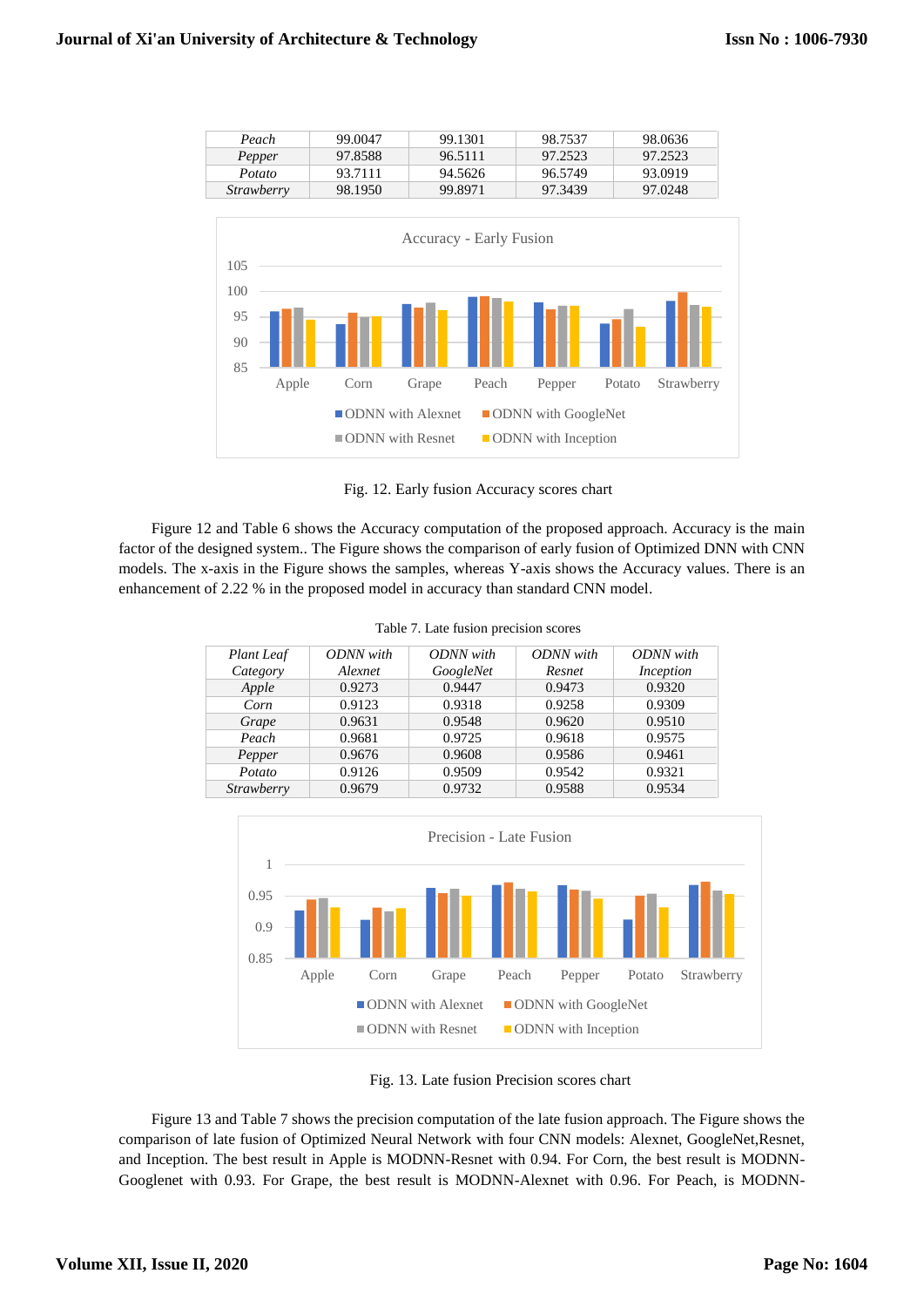Googlenet with 0.97. For Pepper, is MODNN-Googlenet with 0.967. For Potato, is MODNN-Resnet with 0.954. For Strawberry, is MODNN-Googlenet with 0.973.

| Plant Leaf        | ODNN with | ODNN with | ODNN with | ODNN with |
|-------------------|-----------|-----------|-----------|-----------|
| Category          | Alexnet   | GoogleNet | Resnet    | Inception |
| Apple             | 0.9332    | 0.9062    | 0.9201    | 0.8668    |
| Corn              | 0.9417    | 0.9524    | 0.9341    | 0.9379    |
| Grape             | 0.9423    | 0.9362    | 0.9487    | 0.9283    |
| Peach             | 0.9426    | 0.8269    | 0.8812    | 0.8192    |
| Pepper            | 0.9426    | 0.8207    | 0.8833    | 0.8248    |
| Potato            | 0.8983    | 0.8283    | 0.8903    | 0.8293    |
| <b>Strawberry</b> | 0.9343    | 0.8362    | 0.8712    | 0.8218    |





Fig. 14. Late fusion Recall scores chart

Figure 14 and Table 8 shows the recall computation of the proposed approach. The Best recall value in Corn plants using MODNN-Googlenet with 0.952.

| <b>Plant</b> Leaf | ODNN with | ODNN with | ODNN with | ODNN with |
|-------------------|-----------|-----------|-----------|-----------|
| Category          | Alexnet   | GoogleNet | Resnet    | Inception |
| Apple             | 0.9302    | 0.9251    | 0.9335    | 0.8982    |
| Corn              | 0.9268    | 0.9418    | 0.9299    | 0.9344    |
| Grape             | 0.9526    | 0.9454    | 0.9554    | 0.9396    |
| Peach             | 0.9552    | 0.8939    | 0.9198    | 0.8829    |
| Pepper            | 0.9549    | 0.8853    | 0.9194    | 0.8813    |
| Potato            | 0.9054    | 0.8854    | 0.9211    | 0.8777    |
| <b>Strawberry</b> | 0.9508    | 0.8995    | 0.9219    | 0.8827    |

Table 9. Late fusion F-measure scores.



Fig. 15. Late fusion F-measure scores chart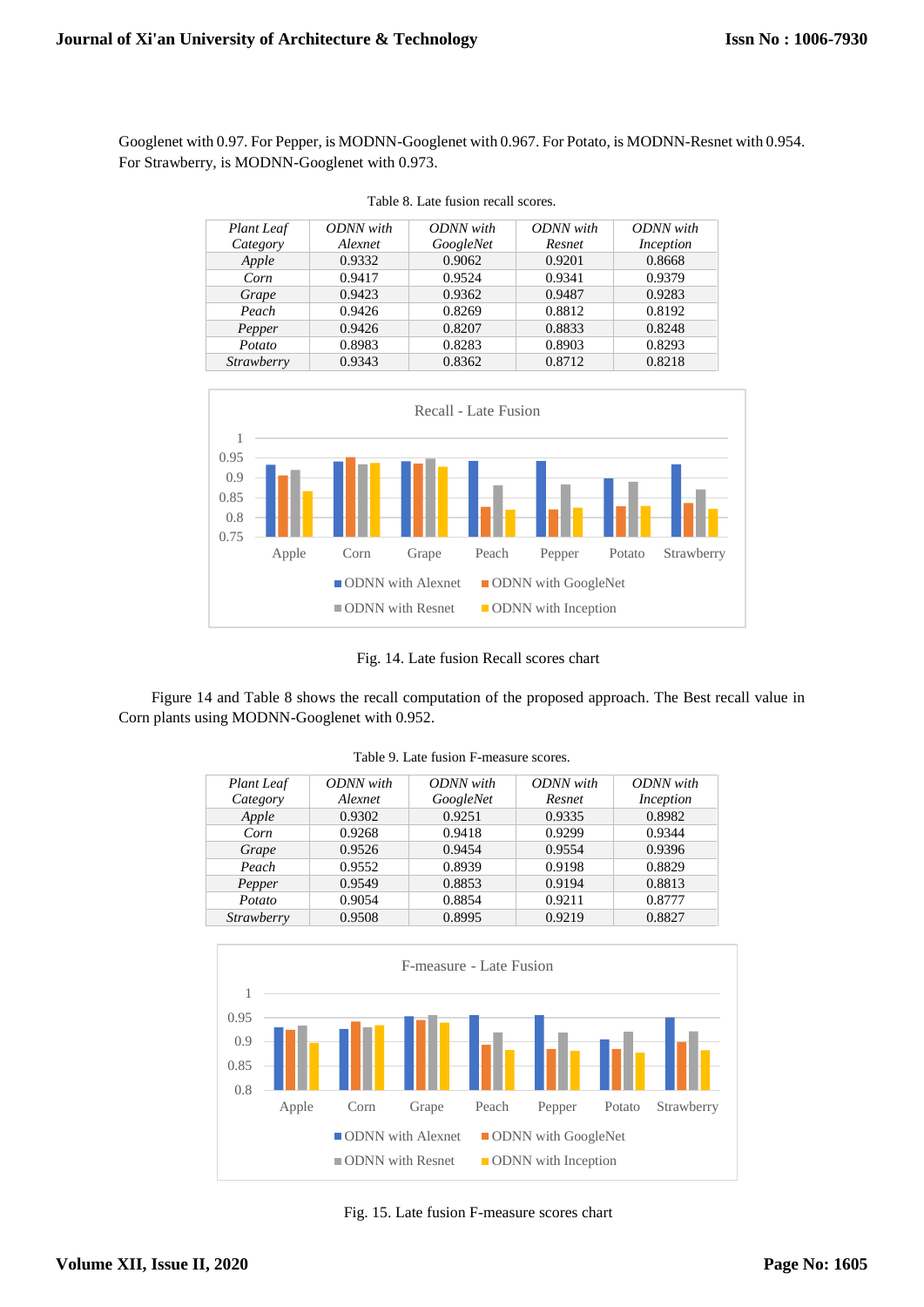Figure 15 and Table 9 shows the F-measure computation of the proposed approach. The Highest F-measure value in Grape plants with MODNN-Resnet with 0.9554.

| <b>Plant</b> Leaf | ODNN with | ODNN with | ODNN with | ODNN with |
|-------------------|-----------|-----------|-----------|-----------|
| Category          | Alexnet   | GoogleNet | Resnet    | Inception |
| Apple             | 3.9808    | 3.4445    | 3.2339    | 5.6024    |
| Corn              | 6.4788    | 4.2297    | 5.0948    | 4.9217    |
| Grape             | 2.5062    | 3.2445    | 2.2601    | 3.6957    |
| Peach             | 1.0674    | 0.9419    | 1.3183    | 2.0084    |
| Pepper            | 2.2132    | 3.5609    | 2.8197    | 4.7065    |
| Potato            | 6.3609    | 5.5095    | 3.4971    | 6.9801    |
| <b>Strawberry</b> | 1.877     | 0.1749    | 2.7281    | 3.0472    |





Fig. 16. Error of Late fusion scores chart

The computation of Error is shown in Figure 16. The Figure explains the comparison of fusion. The lowest error found in Strawberry using MODNN-Googlenet. There is an enhancement of about 46.1% in the proposed model in Error.

| <b>Plant</b> Leaf | ODNN with | ODNN with | ODNN with | ODNN with |
|-------------------|-----------|-----------|-----------|-----------|
| Category          | Alexnet   | GoogleNet | Resnet    | Inception |
| Apple             | 96.1013   | 96.5556   | 96.7661   | 94.3977   |
| Corn              | 93.5212   | 95.7703   | 94.9052   | 95.0783   |
| Grape             | 97.4938   | 96.7555   | 97.7399   | 96.3043   |
| Peach             | 98.9327   | 99.0581   | 98.6817   | 97.9916   |
| Pepper            | 97.7868   | 96.4391   | 97.1803   | 95.2936   |
| Potato            | 93.6392   | 94.4906   | 96.5029   | 93.0199   |
| <b>Strawberry</b> | 98.1230   | 99.8251   | 97.2719   | 96.9528   |

|  |  | Table 11. Late fusion accuracy scores. |  |
|--|--|----------------------------------------|--|
|  |  |                                        |  |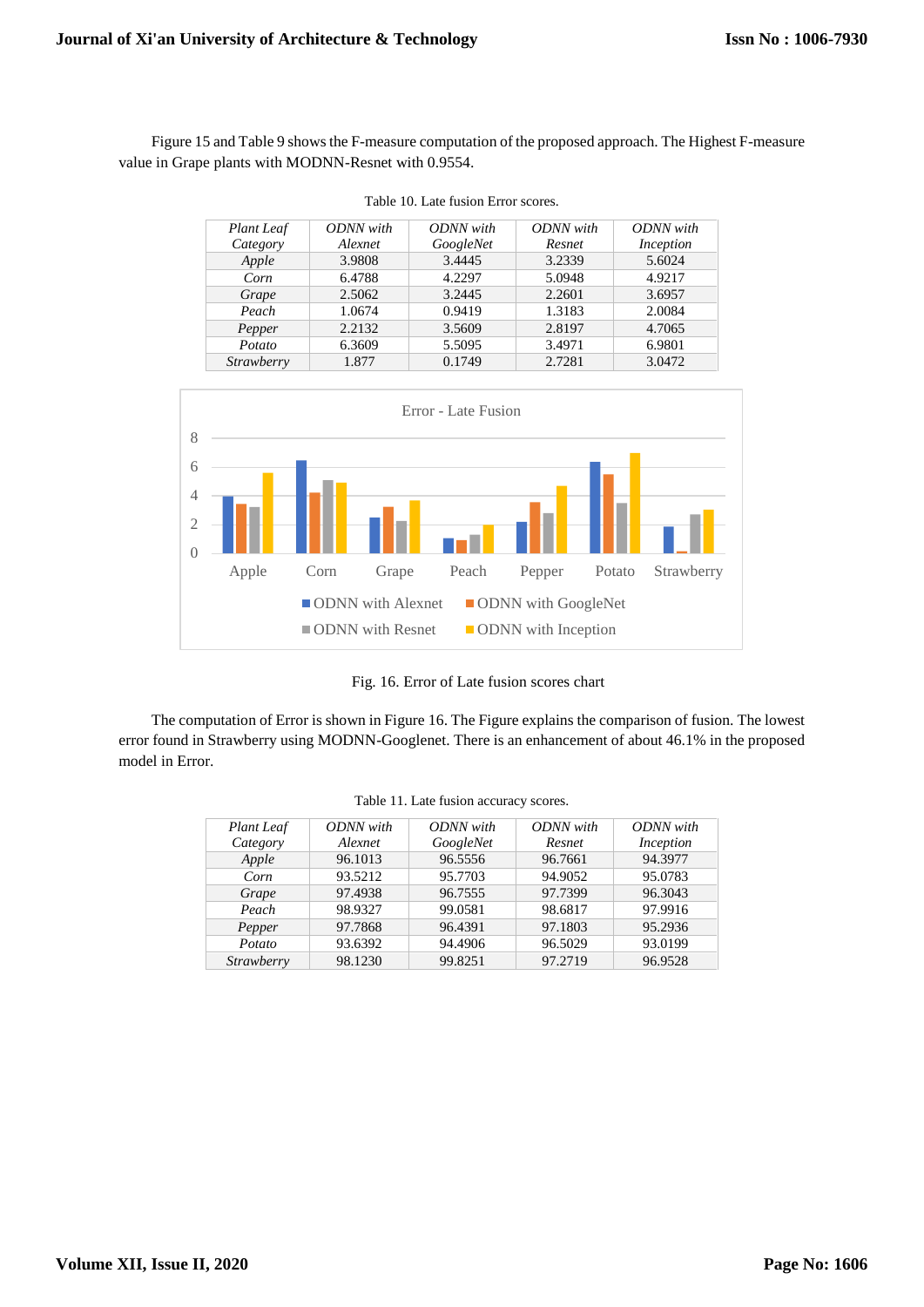

Fig. 17. Accuracy of Late fusion scores chart

Figure 17 and Table 11 shows the late fusion Accuracy computation of the proposed approach.The Figure shows the comparison of late fusion of Optimized DNN with CNN models. The x-axis in the Figure shows the samples, whereas Y-axis shows the Accuracy values. There is an enhancement of 2.14 % in the proposed model in accuracy than standard CNN model.

| Plant Leaf<br>Category | AlexNet | <b>ODNN</b><br>$\overline{\phantom{a}}$<br>Alexne<br>t Early<br>fusion | <b>ODNN</b><br>Alexne<br>t Late<br>fusion | GoogleN<br>et | ODNN-<br>Googlen<br>et Early<br>fusion | <i>ODNN-</i><br>Googlen<br>et Late<br>fusion | ResNe | <b>ODN</b><br>$N -$<br>Resne<br>Early<br>Fusio<br>n | <b>ODN</b><br>$N -$<br>Resne<br>t Late<br>Fusio<br>n | Inceptio<br>n | ODNN -<br>Inceptio<br>n Early<br>Fusion | ODNN -<br>Inceptio<br>n Late<br>Fusion |
|------------------------|---------|------------------------------------------------------------------------|-------------------------------------------|---------------|----------------------------------------|----------------------------------------------|-------|-----------------------------------------------------|------------------------------------------------------|---------------|-----------------------------------------|----------------------------------------|
| Apple                  | 93.8    | 96.10                                                                  | 96.02                                     | 94.84         | 96.63                                  | 96.03                                        | 95.26 | 96.84                                               | 94.39                                                | 90.53         | 94.47                                   | 94.39                                  |
| Corn                   | 89.62   | 93.59                                                                  | 93.52                                     | 94.12         | 95.84                                  | 95.77                                        | 92.39 | 94.98                                               | 94.91                                                | 92.73         | 95.15                                   | 95.08                                  |
| Grape                  | 96.72   | 97.57                                                                  | 97.49                                     | 95.24         | 96.83                                  | 96.76                                        | 97.21 | 97.81                                               | 97.74                                                | 94.34         | 96.38                                   | 96.30                                  |
| Peach                  | 98.75   | 99.01                                                                  | 98.93                                     | 98.99         | 99.13                                  | 99.06                                        | 98.24 | 98.75                                               | 98.68                                                | 96.86         | 98.06                                   | 97.99                                  |
| Pepper                 | 97.30   | 97.87                                                                  | 97.79                                     | 94.61         | 96.51                                  | 96.44                                        | 96.09 | 97.25                                               | 97.18                                                | 92.32         | 95.37                                   | 95.29                                  |
| Potato                 | 89.01   | 93.711                                                                 | 93.64                                     | 90.71         | 94.56                                  | 94.49                                        | 94.74 | 96.57                                               | 96.50                                                | 87.77         | 93.09                                   | 93.02                                  |
| Strawberry             | 96.38   | 98.19                                                                  | 98.12                                     | 99.79         | 99.89                                  | 99.83                                        | 94.68 | 97.34                                               | 97.27                                                | 94.04         | 97.02                                   | 96.95                                  |

Table 12. Accuracy Comparative analysis using early and late fusion



Figure 18. Accuracy analysis of using early and late fusion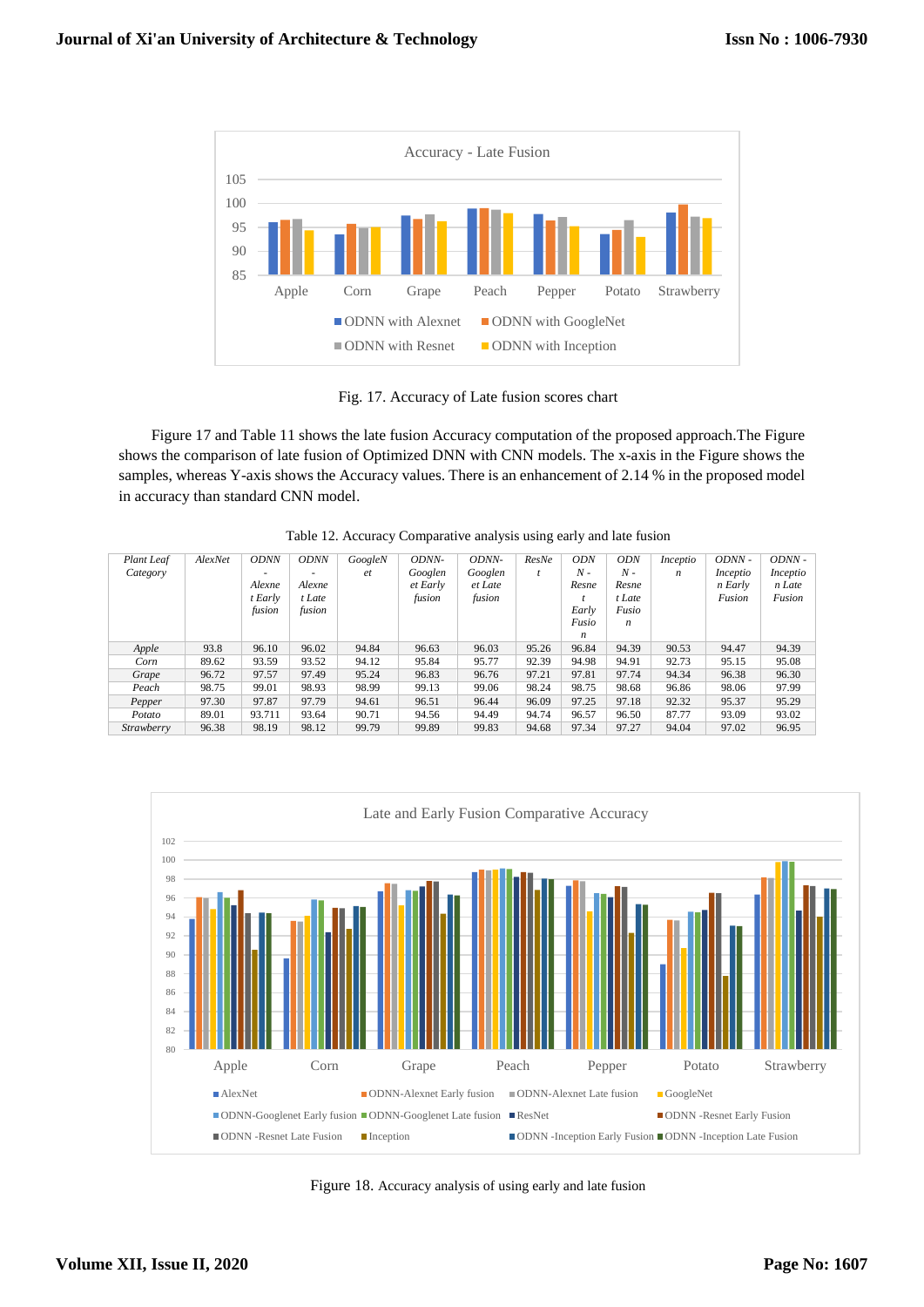Figure 18 and Table 12 is the representation of the comparison of accuracy parameters for proposed article, the standard CNN models and early-late fusion of MODNN with CNN models. The early fusion shows slightly better results the late fusion, there is also an enhancement about 2.18% for both early and late fusion of accuracy than traditional convolutional neural network models.

## **6. Conclusion**

In this paper, effective experimental analysis is created. The recognition of plant illness in the early phase is a mandatory for research due to the fact of agricultural troubles to detect the infectious disease and other epidemics. In this article, we have created many models based on the concepts of artificial intelligent to create the best fusion for plant illness using their leaf characteristics. The proposed System has been carried out in several procedures before applying the ODNN integration with CNN as enhancement and segmentation. Using the early and late fusion of classifiers, the accuracy of the proposed System for Plant leaves has developed and enhanced. From the experiments results, it has seen using early fusion is better than late fusion due to early integration of training instances while using the early fusion. Also, it is concluded that the accuracy of the proposed model with ODNN as an optimized DNN increases by approximately 2.18% more from CNN techniques with accurate classification.

Within a short time, we will examine and estimate our system models in other plants, fields and environments with more leaves of several plants and farms trying to build a recognition model based on the multiple classifiers system scheme.

**Funding:** This research received no external funding.

**Conflicts of Interest:** The authors declare no conflict of interest.

**Acknowledgement:** The authors would like to thank the anonymous reviewers for their valuable comments and suggestions to improve the quality of the article.

**Author Contribution:** All authors contributed to the work. All authors read and approved the final manuscript.

# **REFERENCES**

- 1. Chuanlei Z., Shanwen, Z., Jucheng Y.,Yancui S., Jia C., Apple leaf disease identification using the genetic algorithm and correlation-based feature selection method. International Journal of Agricultural and Biological Engineering (2017), 10-2, 74-83.
- 2. Nachtigall, L. G., Araujo, R. M., Nachtigall, G. R., Classification of apple tree disorders using convolutional neural networks, IEEE 28th International Conference on Tools with Artificial Intelligence (ICTAI) (2016) November, 472- 476.
- 3. Liu. B., Zhang, Y., He D., Li Y., Identification of apple leaf diseases based on deep convolutional neural networks, Symmetry (2017), 10-1, 11.
- 4. Singh, V., Misra, A.K., Detection of plant leaf diseases using image segmentation and soft computing techniques, Information processing in Agriculture (2017), 4-1, 41-49.
- 5. Sahoo R.K., Panda R., Barik R.C., Panda S.N., Automatic Dead zone detection in 2-D leaf image using clustering and segmentation technique, International Journal of Image, Graphics and Signal Processing (2018), 10-10, 11.
- 6. Kaur S., Pandey S, Goel S., Plants disease identification and classification through leaf images: A survey, Archives of Computational Methods in Engineering (2019), 26-2, 507-530.
- 7. Zhang S., Wang H., Huang W., You Z., Plant diseased leaf segmentation and recognition by fusion of superpixel, Kmeans and PHOG,, Optik (2018),157, 866-872.
- 8. Barbedo J.G.A., A new automatic method for disease symptom segmentation in digital photographs of plant leaves, European journal of plant pathology (2017),147-2, 349-364.
- 9. J. G. A. Barbedo, A review on the main challenges in automatic plant disease identification based on visible range images, Biosystems Engineering (2016), vol. 144, 52-60.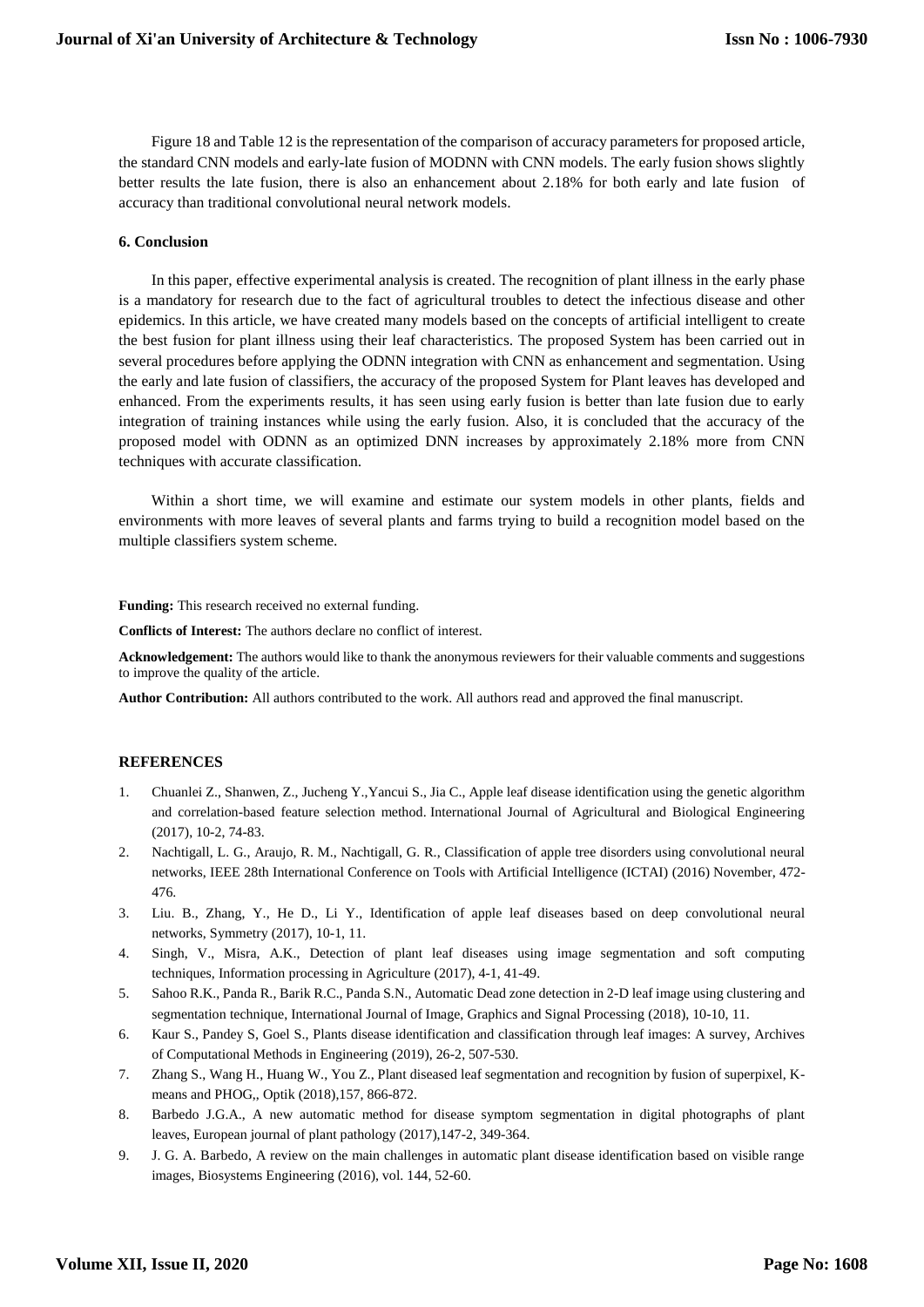- 10. V. Pooja, R. Das, V. Kanchana, Identification of plant leaf diseases using image processing techniques" in Technological Innovations in ICT for Agriculture and Rural Development (TIAR), IEEE (2017), 130-133.
- 11. Kalaivani S., Shantharajah S.P, Padma T., Agricultural leaf blight disease segmentation using indices based histogram intensity segmentation approach, Multimedia Tools and Applications (2019), 1-15.
- 12. Chouhan S.S., Singh U.P., Jain S., Applications of Computer Vision in Plant Pathology: A Survey, Archives of Computational Methods in Engineering (2019), 1-22.
- 13. Golhani K., Balasundram S.K., Vadamalai G., Pradhan, B., A review of neural networks in plant disease detection using hyperspectral data, Information Processing in Agriculture (2018), 5(3), 354-371.
- 14. Salazar Reque I.F., Huamán S.G., Kemper G. Telles J., Diaz D., An Algorithm for Plant Disease Visual Symptom Detection in Digital Images Based on Superpixels, International Journal on Advanced Science, Engineering and Information Technology (2019), 9(1), 194-203.
- 15. Zhang S., You Z., Wu X., Plant disease leaf image segmentation based on superpixel clustering and EM algorithm, Neural Computing and Applications (2019), 31(2), 1225-1232.
- 16. Camargo A., Smith J.S., An image-processing based algorithm to automatically identify plant disease visual symptoms, Biosystems engineering (2009), 102(1), 9-21.
- 17. Shilian Zheng, Peihan Qi, Shichuan Chen, Xiaoniu Yang, Fusion Methods for CNN-Based Automatic Modulation Classification, IEEE Access (2019), volume 7, 66496 - 66504
- 18. Aizhong Mi, Lei Wang, and Junyan Qi, A Multiple Classifier Fusion Algorithm Using Weighted Decision Templates, Scientific Programming, Hindawi (2016).
- 19. V. G. Giannoglou and J. B. Theocharis, Decision fusion of multiple classifiers for coronary plaque characterization from IVUS images, International Journal on Artificial Intelligence Tools, vol. 23, no. 3, Article ID 1460005, 2014.
- 20. S.-Y. Liang, D.-Q. Han, and C.-Z. Han, A novel diversity measure based on geometric relationship and its application to design of multiple classifier systems, Acta Automatica Sinica, vol. 40, no. 3, pp. 449–458, 2014.
- 21. Kuan Liu, Yanen Li,Ning Xu, Learn to Combine Modalities in Multimodal Deep Learning, MICCAI (2019).
- 22. Hilal Ergun, Yusuf Caglar Akyuz, Mustafa Sert,Jianquan Liu, Early and Late Level Fusion of Deep Convolutional Neural Networks for Visual Concept Recognition, International Journal of Semantic Computing (2016), Vol. 10, No. 03, 379-397.
- 23. Jian Guo and Stephen Gould, Deep CNN ensemble with data augmentation for object detection, CoRR (2015), abs/1506.07224.
- 24. Y-Lan Boureau, Jean Ponce and Yann LeCun, A theoretical analysis of feature pooling in visual recognition, in Proceedings of the 27th International Conference on Machine Learning (2010), pp. 111–118.
- 25. Herbert Bay, Tinne Tuytelaars and Luc Van Gool, Surf: Speeded up robust features, in Computer Vision–ECCV 2006, 2006, pp. 404–417.
- 26. Pierre Sermanet, David Eigen, Xiang Zhang, Michaël Mathieu, Rob Fergus and Yann LeCun, Overfeat: Integrated recognition, localization and detection using convolutional networks, arXiv preprint arXiv:1312.6229, 2013.
- 27. Alina Roitberg, Tim Pollert, Monica Haurilet, Manuel Martin, Rainer Stiefelhagen, Analysis of Deep Fusion Strategies for Multi-modal Gesture Recognition, IEEE Conference on Computer Vision and Pattern Recognition (CVPR) Workshop 2019.
- 28. Yuan Dong, Shan Gao, Kun Tao, Jiqing Liu, Haila Wang, Performance evaluation of early and late fusion methods for generic semantics indexing, Journal of Pattern Analysis and Applications,Springer (2014), Vol. 17(1), 37-50.
- 29. Juan-Manuel Preez-Rua, Valentin Vielzeuf,Stephane Pateux,Moez Baccouche,Frederic Jurie, MFAS: Multimodal Fusion Architecture Search, IEEE (CVPR 2019).
- 30. P.K.Atrey,M.A.Hossain,A.ElSaddik,andM.S.Kankan- halli. Multimodal fusion for multimedia analysis: a survey. *Multimedia Systems*, 16(6):345–379, 2010.
- 31. X. Zhou and B. Bhanu. Feature fusion of side face and gait for video-based human identification. *Pattern Recognition*, 2008.
- 32. Sumair Aziz, Muhammad Awais, Tallha Akram, Umar Khan, Musaed Alhussein, Khursheed Aurangzeb, Automatic Scene Recognition through Acoustic Classification for Behavioral Robotics, Electronics, MDPI (2019).
- 33. Valentin Vielzeuf, Alexis Lechervy, Stéphane Pateux, Frédéric Jurie, CentralNet: a Multilayer Approach for Multimodal Fusion, HAL (2018), Id: hal-01858560.
- 34. Yi Yang, Jingkuan Song, Zi Huang, Zhigang Ma, Nicu Sebe,Alexander G. Hauptmann, Multi-feature fusion via hierarchical regression for multimedia analysis, IEEE Trans. Multimedia (2013),15(3), 572–581.